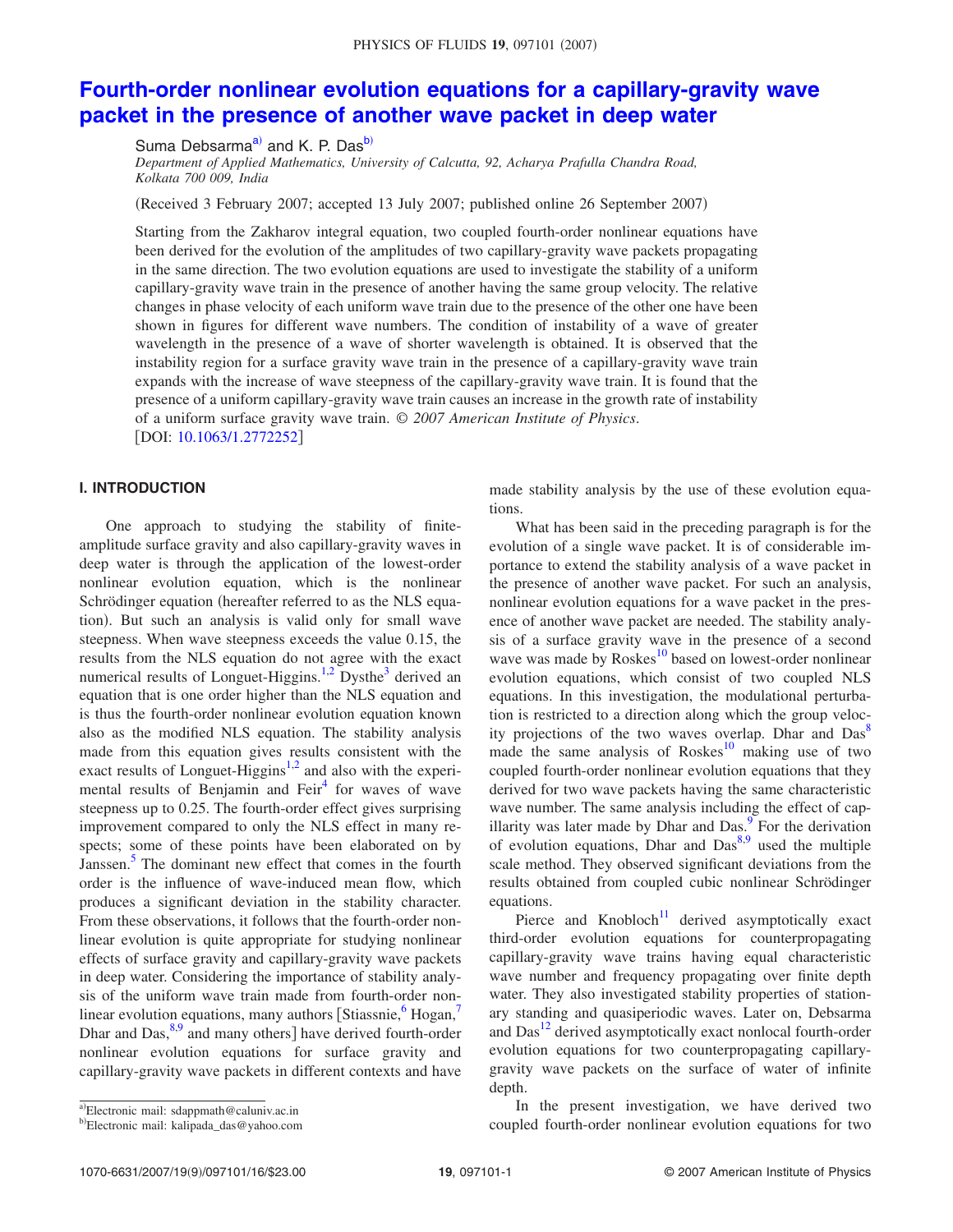capillary-gravity wave packets propagating in the same direction and having unequal wave numbers. Unlike Dhar and Das,  $8,9$  the evolution equations are derived here using Zakharov integral equation. Stiassnie<sup>6</sup> and Hogan<sup>7</sup> also used the Zakharov integral equation for the derivation of fourthorder nonlinear evolution equations for a surface gravity wave packet and a capillary-gravity wave packet, respectively. In deriving the two coupled evolution equations, we make an extension of the paper by Hogan *et al.*,<sup>13</sup> who derived the change in phase speed of one capillary-gravity wave train in the presence of another starting from the Zakharov integral equation. The expression for the change in phase speed for the case of gravity waves was first obtained by Longuet-Higgins and Phillips<sup>14</sup> by the perturbation method. Onorato *et al.*<sup>15</sup> also derived third-order evolution equations to study the problem of interaction of two wave systems in deep water with equal characteristic wave number and propagating in two different directions. They found that the introduction of a second wave results in an increase of the instability growth rates and causes enlargement of the instability region.

From the uniform wave train solution of the two evolution equations obtained here, we have derived the change in phase speed of one capillary-gravity wave train in the presence of another. Then by the use of the two coupled nonlinear evolution equations derived here, the stability analysis of a uniform surface gravity wave train in the presence of a uniform capillary-gravity wave train is investigated, when the group velocities of the two wave trains coincide. The condition of instability of a uniform gravity wave train in the presence of a capillary-gravity wave train is obtained. We have plotted stable-unstable regions for four sets of values of wave numbers. In each case, the instability regions are compared with those in the absence of the second wave. An expression for the growth rate of instability of a surface gravity wave train in the presence of a capillary-gravity wave train is obtained here. It is found that the growth rate of instability of a uniform surface gravity wave train increases due to the presence of a capillary-gravity wave train, and it increases with the increase in wave steepness of the capillary-gravity wave train. In all the figures for stableunstable regions and growth rate of instability against the perturbation wave number, we find a comparison between results from fourth-order evolution equations and those from third-order evolution equations. It is observed that at fourth order, the instability region is shortened slightly. It is also found that the effect of fourth-order terms is to enhance the growth rate of instability. This is in contrast with the results for a single wave packet.

#### **II. DERIVATION OF EVOLUTION EQUATIONS**

The two coupled nonlinear evolution equations are derived here using the Zakharov integral equation, which is the following:

$$
i\frac{\partial B(\vec{k},t)}{\partial t} = \iint_{-\infty}^{\infty} T(\vec{k}, \vec{k}_1, \vec{k}_2, \vec{k}_3) B^*(\vec{k}_1, t) B(\vec{k}_2, t) B(\vec{k}_3, t)
$$

$$
\times \delta(\vec{k} + \vec{k}_1 - \vec{k}_2 - \vec{k}_3) \exp\{i[\omega(\vec{k}) + \omega(\vec{k}_1) - \omega(\vec{k}_2) - \omega(\vec{k}_3)]t\} d\vec{k}_1 d\vec{k}_2 d\vec{k}_3, \qquad (1)
$$

where  $B(\vec{k},t)$  is related to the free surface elevation  $\zeta(\vec{x},t)$  by

$$
\zeta(\vec{x},t) = \frac{1}{2\pi} \int_{-\infty}^{\infty} \left( \frac{|\vec{k}|}{2\omega(\vec{k})} \right)^{1/2} \{ B(\vec{k},t) \exp\{i[\vec{k}\cdot\vec{x} - \omega(\vec{k})t] \}
$$
  
+ c.c.}
$$
+ \frac{1}{2} \int_{-\infty}^{\infty} \left( \frac{|\vec{k}|}{2\omega(\vec{k})} \right)^{1/2} \{ B(\vec{k},t) \exp\{i[\vec{k}\cdot\vec{x} - \omega(\vec{k})t] \}
$$
(2)

Here c.c. denotes complex conjugate,  $\vec{k} = (k, l)$  is the wave vector,  $\vec{x} = (x, y)$  is the horizontal spatial vector, and  $\omega$  is the linearized wave frequency related to  $\vec{k}$  through the following linear dispersion relation:

$$
\omega(\vec{k}) = [g|\vec{k}| + \nu|\vec{k}|^3]^{1/2} = [g|\vec{k}|(1 + c|\vec{k}|^2)]^{1/2},\tag{3}
$$

 $g$  being the acceleration due to gravity,  $\nu$  being the ratio of the surface tension coefficient  $T^{(S)}$  to the water density  $\rho$ , and  $c = \nu/g$ . *T*( $\vec{k}, \vec{k}_1, \vec{k}_2, \vec{k}_3$ ) is a scalar function given first by Zakharov.<sup>16</sup> Its expression is given in Appendix of Crawford *et al.*<sup>17</sup> for surface gravity waves. For capillary-gravity waves, the corrected form of the Zakharov kernel was first given in the Appendix of Hogan *et al.*<sup>13</sup> Later on, Krasitskii<sup>18</sup> derived the expression for the kernel that corresponds exactly to the Hamiltonian and possesses symmetry with respect to its subscripts. In the present paper, we have used the expression given by Krasitskii<sup>18</sup> for the kernel  $T(\vec{k}, \vec{k}_1, \vec{k}_2, \vec{k}_3)$  appearing in Eq.  $(1)$ .

We consider two narrow capillary-gravity wave packets centered around the wave numbers  $\vec{k}_a$  and  $\vec{k}_b$ , which we call, respectively, the first and second wave packet. A nonzero contribution to the integral in Eq.  $(1)$  can be obtained, when the following condition for wave numbers is satisfied:

$$
\vec{k} + \vec{k}_1 - \vec{k}_2 - \vec{k}_3 = 0,\tag{4}
$$

where  $\vec{k}$ ,  $\vec{k}_1$ ,  $\vec{k}_2$ , and  $\vec{k}_3$  are wave vectors of the four waves.

### **A. Evolution equation for the first wave packet**

With  $\vec{k} = \vec{k}_a$ , the condition (4) is satisfied for two waves with wave vectors  $\vec{k}_a$  and  $\vec{k}_b$  in the following three cases:

(i) 
$$
\vec{k}_1 = \vec{k}_b, \vec{k}_2 = \vec{k}_b, \vec{k}_3 = \vec{k}_a.
$$
  
\n(ii)  $\vec{k}_1 = \vec{k}_b, \vec{k}_2 = \vec{k}_a, \vec{k}_3 = \vec{k}_b.$   
\n(iii)  $\vec{k}_1 = \vec{k}_a, \vec{k}_2 = \vec{k}_a, \vec{k}_3 = \vec{k}_a.$  (5)

So, for the evolution equation of the first wave packet, we are to take  $\vec{k} = \vec{k}_a + \vec{\chi}$  in Eq. (1) and the triple integral on the right-hand side is to be replaced by the sum of the three triple integrals with the replacements  $\vec{k}_1 = \vec{k}_b + \vec{\chi}_1$ ,  $\vec{k}_2 = \vec{k}_b + \vec{\chi}_2$ ,  $k_3 = k_a + \bar{\chi}_3$  for the first triple integral;  $k_1 = k_b + \bar{\chi}_1$ ,  $k_2 = k_a + \bar{\chi}_2$ ,  $k_3 = k_b + \bar{\chi}_3$  for the second; and  $k_1 = k_a + \bar{\chi}_1$ ,  $k_2 = k_a + \bar{\chi}_2$ ,  $k_3 = k_a$  $+\vec{\chi}_3$  for the third. Therefore, Eq. (1) for the first wave packet becomes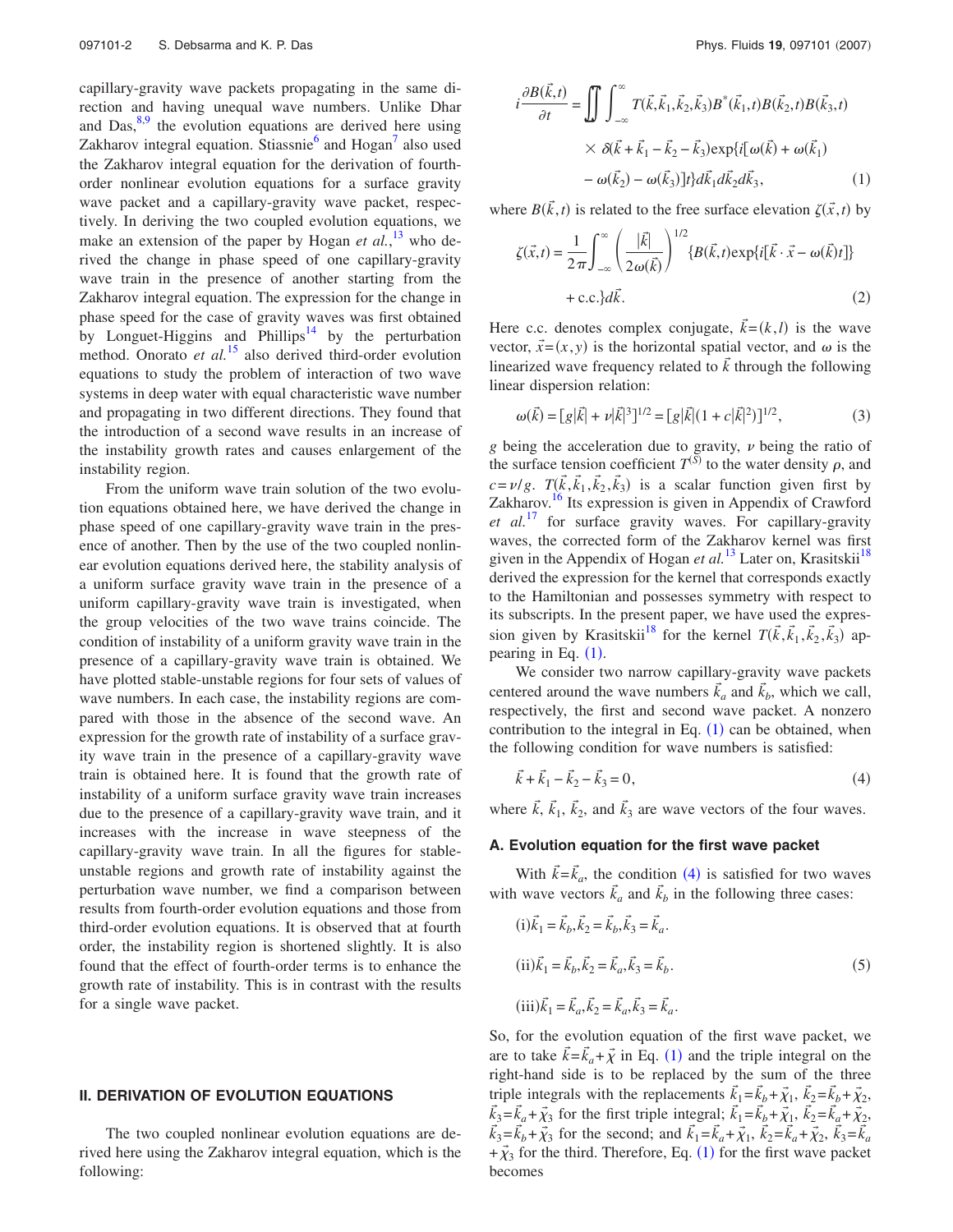$$
i\frac{\partial B(\vec{k}_a + \vec{\chi}, t)}{\partial t} = \iint_{-\infty}^{\infty} T(\vec{k}_a + \vec{\chi}, \vec{k}_b + \vec{\chi}_1, \vec{k}_b + \vec{\chi}_2, \vec{k}_a + \vec{\chi}_3) B^*(\vec{k}_b + \vec{\chi}_1, t) B(\vec{k}_b + \vec{\chi}_2, t) B(\vec{k}_a + \vec{\chi}_3, t) \times \delta(\vec{\chi} + \vec{\chi}_1 - \vec{\chi}_2 - \vec{\chi}_3) \exp\{i[\omega(\vec{k}_a + \vec{\chi}) + \omega(\vec{k}_b + \vec{\chi}_1) - \omega(\vec{k}_b + \vec{\chi}_2) - \omega(\vec{k}_a + \vec{\chi}_3)]t\} d\vec{\chi}_1 d\vec{\chi}_2 d\vec{\chi}_3 + \iiint_{-\infty}^{\infty} T(\vec{k}_a + \vec{\chi}, \vec{k}_b + \vec{\chi}_1, \vec{k}_a + \vec{\chi}_2, \vec{k}_b + \vec{\chi}_3) B^*(\vec{k}_b + \vec{\chi}_1, t) B(\vec{k}_a + \vec{\chi}_2, t) B(\vec{k}_b + \vec{\chi}_3, t) \times \delta(\vec{\chi} + \vec{\chi}_1 - \vec{\chi}_2 - \vec{\chi}_3) \exp\{i[\omega(\vec{k}_a + \vec{\chi}) + \omega(\vec{k}_b + \vec{\chi}_1) - \omega(\vec{k}_a + \vec{\chi}_2) - \omega(\vec{k}_b + \vec{\chi}_3)]t\} d\vec{\chi}_1 d\vec{\chi}_2 d\vec{\chi}_3 + \iiint_{-\infty}^{\infty} T(\vec{k}_a + \vec{\chi}, \vec{k}_a + \vec{\chi}_1, \vec{k}_a + \vec{\chi}_2, \vec{k}_a + \vec{\chi}_3) B^*(\vec{k}_a + \vec{\chi}_1, t) B(\vec{k}_a + \vec{\chi}_2, t) B(\vec{k}_a + \vec{\chi}_3, t) \times \delta(\vec{\chi} + \vec{\chi}_1 - \vec{\chi}_2 - \vec{\chi}_3) \exp\{i[\omega(\vec{k}_a + \vec{\chi}) + \omega(\vec{k}_a + \vec{\chi}_1) - \omega(\vec{k}_a + \vec{\chi}_2) - \omega(\vec{k}_a + \vec{\chi}_3)]t\} d\vec{\chi}_1 d\vec{\chi}_2 d\vec{\chi}_3.
$$
(6)

Introducing new variables  $A_1(\vec{\chi}, t)$  and  $A_2(\vec{\chi}, t)$  defined by

$$
A_1(\vec{\chi},t) = B(\vec{k}_a + \vec{\chi},t) \exp\{-i[\omega(\vec{k}_a + \vec{\chi}) - \omega(\vec{k}_a)]t\},\tag{7}
$$

$$
A_2(\vec{\chi},t) = B(\vec{k}_b + \vec{\chi},t) \exp\{-i[\omega(\vec{k}_b + \vec{\chi}) - \omega(\vec{k}_b)]t\},\,
$$

Eq.  $(6)$  can be written as

$$
i\frac{\partial A_1(\vec{\chi},t)}{\partial t} - A_1(\vec{\chi},t)[\omega(\vec{k}_a + \vec{\chi}) - \omega(\vec{k}_a)]
$$
  
\n=
$$
\iint_{-\infty}^{\infty} T(\vec{k}_a + \vec{\chi}, \vec{k}_b + \vec{\chi}_1, \vec{k}_b + \vec{\chi}_2, \vec{k}_a + \vec{\chi}_3) A_2^*(\vec{\chi}_1, t) A_2(\vec{\chi}_2, t) A_1(\vec{\chi}_3, t) \times \delta(\vec{\chi} + \vec{\chi}_1 - \vec{\chi}_2 - \vec{\chi}_3) d\vec{\chi}_1 d\vec{\chi}_2 d\vec{\chi}_3
$$
  
\n+
$$
\iint_{-\infty}^{\infty} T(\vec{k}_a + \vec{\chi}, \vec{k}_b + \vec{\chi}_1, \vec{k}_a + \vec{\chi}_2, \vec{k}_b + \vec{\chi}_3) A_2^*(\vec{\chi}_1, t) A_1(\vec{\chi}_2, t) A_2(\vec{\chi}_3, t) \times \delta(\vec{\chi} + \vec{\chi}_1 - \vec{\chi}_2 - \vec{\chi}_3) d\vec{\chi}_1 d\vec{\chi}_2 d\vec{\chi}_3
$$
  
\n+
$$
\iint_{-\infty}^{\infty} T(\vec{k}_a + \vec{\chi}, \vec{k}_a + \vec{\chi}_1, \vec{k}_a + \vec{\chi}_2, \vec{k}_a + \vec{\chi}_3) A_1^*(\vec{\chi}_1, t) A_1(\vec{\chi}_2, t) A_1(\vec{\chi}_3, t) \times \delta(\vec{\chi} + \vec{\chi}_1 - \vec{\chi}_2 - \vec{\chi}_3) d\vec{\chi}_1 d\vec{\chi}_2 d\vec{\chi}_3.
$$
 (8)

Replacing  $\vec{k}$  by  $\vec{k}_a + \vec{\chi}$  in Eq. (2), we get the surface elevation  $\zeta_1(\vec{x},t)$  as given below for the wave packet whose wave numbers are centered around  $\vec{k}_a$ ,

packet whose wave numbers are centered around  $\vec{k}_b$  is given by

$$
\zeta_1(\vec{x},t) = \frac{1}{2\pi} \int_{-\infty}^{\infty} \left[ \frac{|\vec{k}_a + \vec{\chi}|}{2\omega(\vec{k}_a + \vec{\chi})} \right]^{1/2} \{ B(\vec{k}_a + \vec{\chi},t) \times \exp i[(\vec{k}_a + \vec{\chi}) \cdot \vec{x} - \omega(\vec{k}_a + \vec{\chi})t] + \text{c.c.} \} d\vec{\chi}.
$$
 (9)

Similarly, the surface elevation  $\zeta_2(\vec{x},t)$  for the wave

$$
\zeta_2(\vec{x},t) = \frac{1}{2\pi} \int_{-\infty}^{\infty} \left[ \frac{|\vec{k}_b + \vec{\chi}|}{2\omega(\vec{k}_b + \vec{\chi})} \right]^{1/2} \{ B(\vec{k}_b + \vec{\chi},t) \times \exp i[(\vec{k}_b + \vec{\chi}) \cdot \vec{x} - \omega(\vec{k}_b + \vec{\chi})t] + \text{c.c.} \} d\vec{\chi}. \tag{10}
$$

In terms of the new variables defined by Eq. (7),  $\zeta_1(\vec{x},t)$  and  $\zeta_2(\vec{x},t)$  given, respectively, by Eqs. (9) and (10) can be expressed as

$$
\zeta_1(\vec{x},t) = \exp i[\vec{k}_a \cdot \vec{x} - \omega(\vec{k}_a)t] \left\{ \frac{1}{2\pi} \int_{-\infty}^{\infty} \frac{|\vec{k}_a + \vec{\chi}|^{1/4}}{[4g(1 + c|\vec{k}_a + \vec{\chi}|^2)]^{1/4}} A_1(\vec{\chi},t) \exp i(\vec{\chi} \cdot \vec{x}) d\vec{\chi} \right\} + \text{c.c.},
$$
\n(11)

 $\overline{\phantom{a}}$ 

$$
\zeta_2(\vec{x},t) = \exp i[\vec{k}_b \cdot \vec{x} - \omega(\vec{k}_b)t] \left\{ \frac{1}{2\pi} \int_{-\infty}^{\infty} \frac{|\vec{k}_b + \vec{\chi}|^{1/4}}{[4g(1 + c|\vec{k}_b + \vec{\chi}|^2)]^{1/4}} A_2(\vec{\chi},t) expi(\vec{\chi} \cdot \vec{x}) d\vec{\chi} \right\} + \text{c.c.}
$$
\n(12)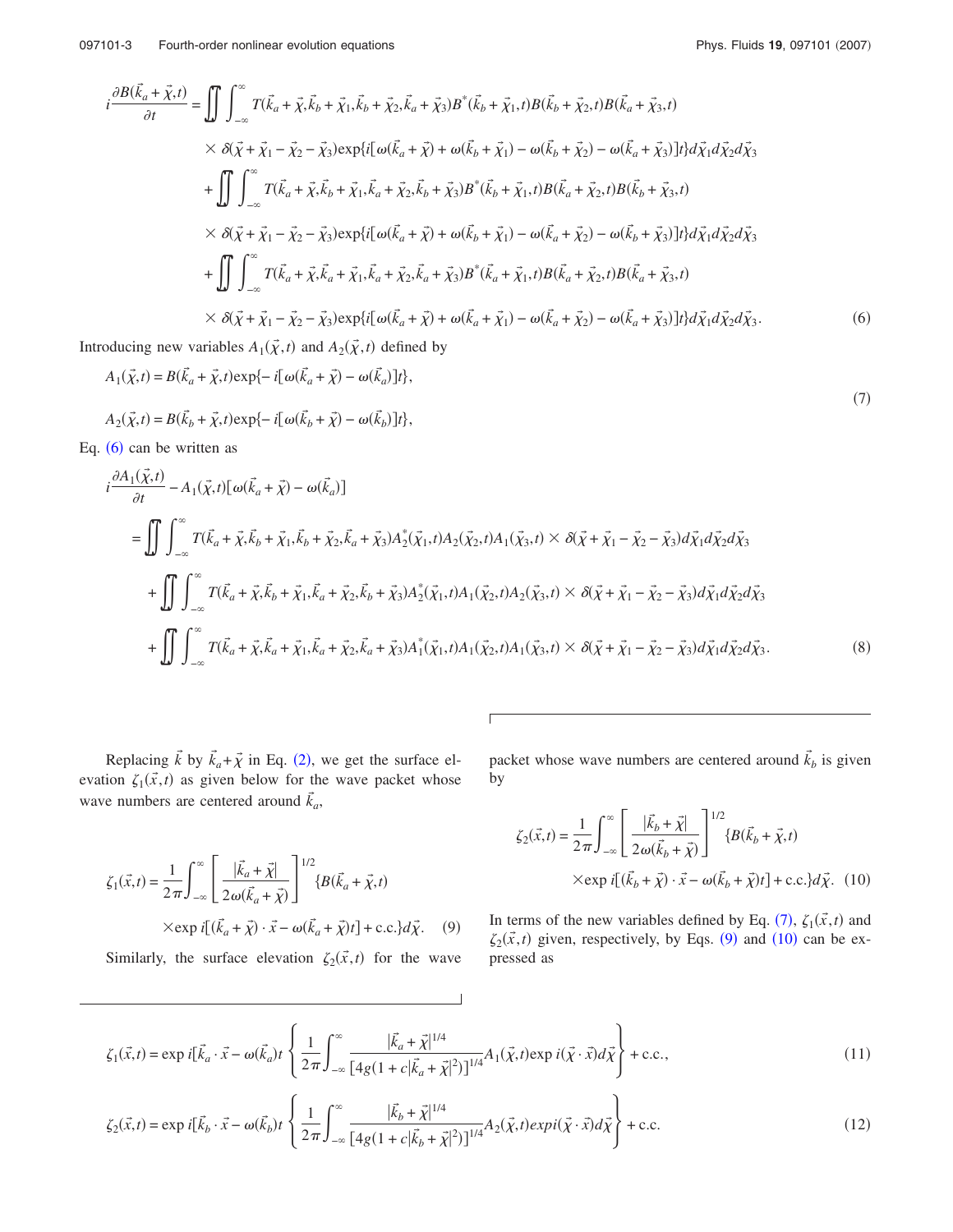In the subsequent development, we shall consider two wave packets both propagating along the *x* axis and having wave numbers  $k_1$  and  $k_2$ , where  $k_1 > k_2$ . Thus we take the two wave vectors  $\vec{k}_a$ ,  $\vec{k}_b$  as follows:

$$
\vec{k}_a \equiv \vec{k}_1 = k_1 \hat{x}, \quad \vec{k}_b \equiv \vec{k}_2 = k_2 \hat{x}.
$$
 (13)

Here *xˆ* denotes a unit vector along the *x* axis. Also we shall consider modulational perturbation only along the *x* axis, i.e., in the direction of propagation of the two wave packets. In view of this, we can take  $\vec{\chi} = \chi \hat{x}$  in Eq.(11) and (12).

Writing  $\vec{k}_a = k_1 \hat{x}$ ,  $\vec{\chi} = \chi \hat{x}$  in the expression  $\frac{|\vec{k}_a + \vec{\chi}|^{1/4}}{14e(1 + c|\vec{k} + \vec{v}|)}$  $[4g(1+c|\vec{k}_a+\vec{\chi}|^2)]^{1/4}$ appearing in Eq.  $(11)$  and then Taylor-expanding this in powers of  $\chi$  keeping only linear terms in  $\chi$ , which is the requirement for the derivation of the fourth-order nonlinear evolution equation (Stiassnie<sup>6</sup>), we get the following expression for  $\zeta_1(\vec{x},t)$  given by Eq. (11):

$$
\zeta_1(\vec{x},t) = \frac{1}{2} [a_1(\vec{x},t) \exp\{i[\vec{k}_1 \cdot \vec{x} - \omega(\vec{k}_1)t]\} + a_1^*(\vec{x},t) \exp\{-i[\vec{k}_1 \cdot \vec{x} - \omega(\vec{k}_1)t]\}],
$$
\n(14)

where

$$
a_1(\vec{x},t) = \frac{1}{2\pi} \int_{-\infty}^{\infty} \alpha_1(\vec{\chi},t) e^{i\vec{\chi}\cdot\vec{x}} d\vec{\chi}
$$
 (15)

and

$$
\alpha_1(\vec{\chi},t) = \left[\frac{4k_1}{g}\right]^{1/4} \left[1 + \frac{(1 - ck_1^2)\chi}{4k_1(1 + ck_1^2)}\right]
$$

$$
\times (1 + ck_1^2)^{-1/4}A_1(\vec{\chi},t).
$$
 (16)

Similarly, we get the following expression for  $\zeta_2(\vec{x},t)$  given by Eq.  $(12)$ :

$$
\zeta_2(\vec{x},t) = \frac{1}{2} [a_2(\vec{x},t) \exp\{i[\vec{k}_2 \cdot \vec{x} - \omega(\vec{k}_2)t]\} + a_2^*(\vec{x},t) \exp\{-i[\vec{k}_2 \cdot \vec{x} - \omega(\vec{k}_2)t]\}],
$$
\n(17)

where

$$
a_2(\vec{x},t) = \frac{1}{2\pi} \int_{-\infty}^{\infty} \alpha_2(\vec{\chi},t) e^{i\vec{\chi}\cdot\vec{x}} d\vec{\chi},
$$
 (18)

$$
\alpha_2(\vec{\chi},t) = \left[\frac{4k_2}{g}\right]^{1/4} \left[1 + \frac{(1 - ck_2^2)\chi}{4k_2(1 + ck_2^2)}\right] \times (1 + ck_2^2)^{-1/4} A_2(\vec{\chi},t).
$$
\n(19)

Now, to derive the nonlinear evolution equation for the wave packet whose wave numbers are centered around  $\vec{k}_a$  $\equiv \vec{k}_1 = k_1 \hat{x}$ , we multiply both sides of Eq. (8) by

$$
\frac{1}{2\pi} \cdot \left[ \frac{4k_1}{g} \right]^{1/4} \left[ 1 + \frac{(1 - ck_1^2)\chi}{4k_1(1 + ck_1^2)} \right] (1 + ck_1^2)^{-1/4} \exp(i\vec{\chi} \cdot \vec{x})
$$

and then integrate with respect to  $\vec{\chi}$  after replacing  $A_1(\vec{\chi}, t)$ and  $A_2(\vec{\chi}, t)$  by  $\alpha_1(\vec{\chi}, t)$  and  $\alpha_2(\vec{\chi}, t)$ , respectively, given by the relations  $(16)$  and  $(19)$ . Then the evolution equation  $(8)$ assumes the following form, where we perform integration with respect to  $\vec{\chi}$  on the right-hand side:

$$
i\frac{\partial}{\partial t} \frac{1}{2\pi} \int_{-\infty}^{\infty} \alpha_{1}(\vec{\chi},t) e^{i\vec{\chi}\cdot\vec{x}} d\vec{\chi} - \frac{1}{2\pi} \int_{-\infty}^{\infty} [\omega(\vec{k}_{1} + \vec{\chi}) - \omega(\vec{k}_{1})] \alpha_{1}(\vec{\chi},t) e^{i\vec{\chi}\cdot\vec{x}} d\vec{\chi}
$$
  
\n
$$
= \frac{1}{2\pi} \iint_{-\infty}^{\infty} T(\vec{k}_{1} + \vec{\chi}_{2} + \vec{\chi}_{3} - \vec{\chi}_{1}, \vec{k}_{2} + \vec{\chi}_{1}, \vec{k}_{2} + \vec{\chi}_{2}, \vec{k}_{1} + \vec{\chi}_{3}) \alpha_{2}^{\dagger}(\vec{\chi}_{1},t) \alpha_{2}(\vec{\chi}_{2},t) \alpha_{1}(\vec{\chi}_{3},t)
$$
  
\n
$$
\times \frac{\omega_{2}}{2k_{2}} \left[ 1 + \frac{(1 - ck_{1}^{2})}{4k_{1}(1 + ck_{1}^{2})} (\chi_{2} - \chi_{1}) - \frac{(1 - ck_{2}^{2})}{4k_{2}(1 + ck_{2}^{2})} (\chi_{1} + \chi_{2}) \right] e^{i(\vec{\chi}_{2} + \vec{\chi}_{3} - \vec{\chi}_{1}) \cdot \vec{x}} d\vec{\chi}_{1} d\vec{\chi}_{2} d\vec{\chi}_{3}
$$
  
\n
$$
+ \frac{1}{2\pi} \iint_{-\infty}^{\infty} T(\vec{k}_{1} + \vec{\chi}_{2} + \vec{\chi}_{3} - \vec{\chi}_{1}, \vec{k}_{2} + \vec{\chi}_{1}, \vec{k}_{1} + \vec{\chi}_{2}, \vec{k}_{2} + \vec{\chi}_{3}) \alpha_{2}^{\dagger}(\vec{\chi}_{1},t) \alpha_{1}(\vec{\chi}_{2},t) \alpha_{2}(\vec{\chi}_{3},t)
$$
  
\n
$$
\times \frac{\omega_{2}}{2k_{2}} \left[ 1 + \frac{(1 - ck_{1}^{2})}{4k_{1}(1 + ck_{1}^{2})} (\chi_{3} - \chi_{1}) - \frac{(1 - ck_{2}^{2})}{4k_{2}(1 + ck_{2}^{2})} (\chi_{3} + \chi_{1}) \right] e^{i(\vec{\chi}_{2} + \vec{\chi}_{3} - \vec{\chi}_{1}) \cdot \vec
$$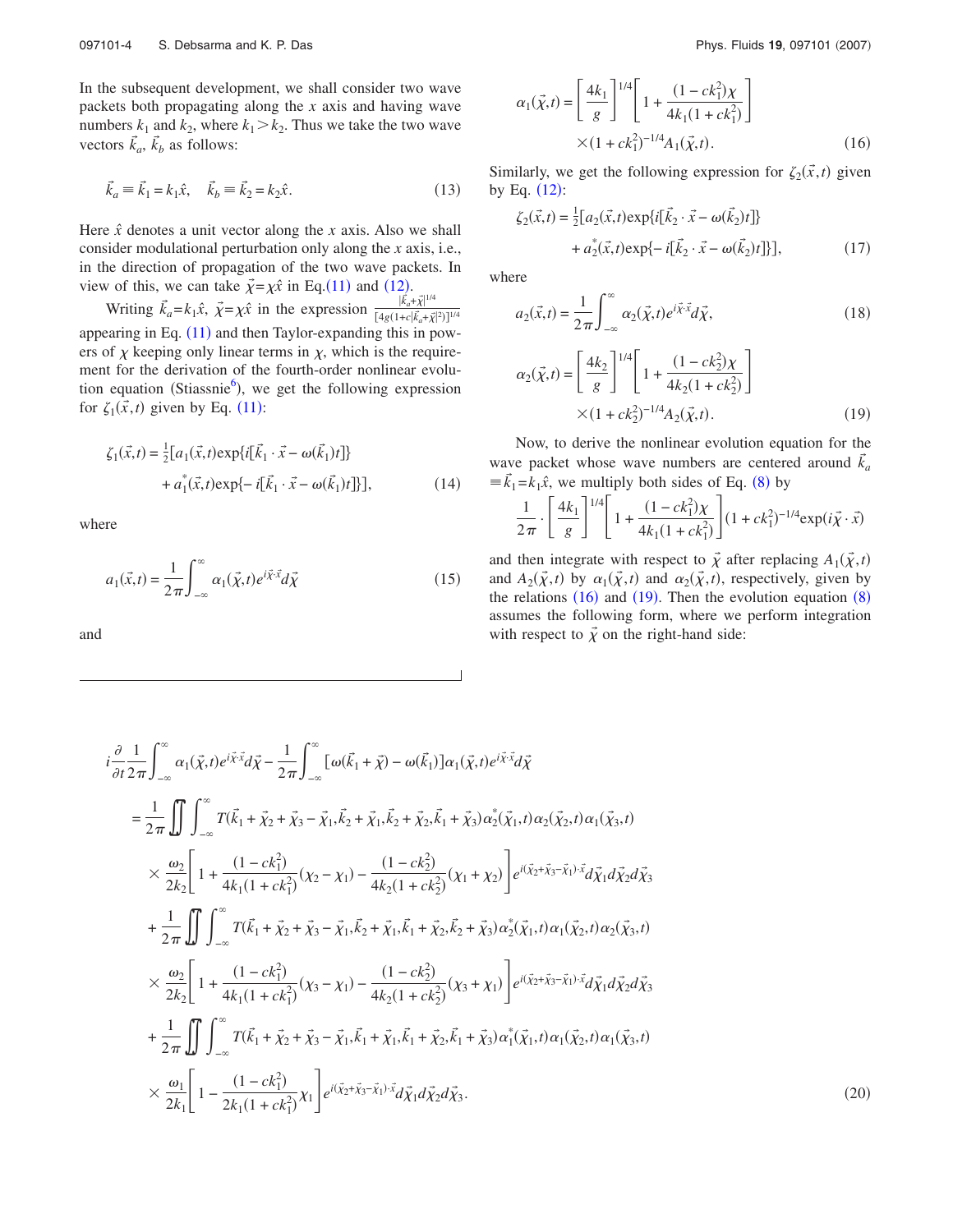We first evaluate the left-hand side of Eq.  $(20)$ . Following the same argument as already stated, we set  $\vec{\chi} = \chi \hat{x}$  in  $\omega(\vec{k}_1 + \vec{\chi})$ and expand this in powers of  $\chi$  keeping terms up to third degree in  $\chi$ . Then the left-hand side of Eq. (20) becomes the following after evaluation of the inversion integrals:

L.H.S. = 
$$
i \frac{\partial a_1}{\partial t} + i \frac{\omega_1}{k_1} \left[ \frac{1 + 3ck_1^2}{2(1 + ck_1^2)} \right] \frac{\partial a_1}{\partial x}
$$
  
\n
$$
- \frac{\omega_1}{k_1^2} \left[ \frac{1 - 6ck_1^2 - 3(ck_1^2)^2}{8(1 + ck_1^2)^2} \right] \frac{\partial^2 a_1}{\partial x^2}
$$
\n
$$
- i \frac{\omega_1}{k_1^3} \left[ \frac{1 + 5ck_1^2 - 5(ck_1^2)^2 - (ck_1^2)^3}{16(1 + ck_1^2)^3} \right] \frac{\partial^3 a_1}{\partial x^3}.
$$
 (21)

Since the modulational perturbations are assumed to take place only along the *x* axis, we set  $\vec{\chi}_1 = \chi_1 \hat{x}$ ,  $\vec{\chi}_2 = \chi_2 \hat{x}$ ,  $\vec{\chi}_3 = \chi_3 \hat{x}$  in the arguments of *T* appearing on the right-hand side of Eq.  $(20)$  and make Taylor expansions of them in powers of  $\chi_1$ ,  $\chi_2$ ,  $\chi_3$  keeping terms up to linear in these variables. These expansions are given in Appendix A, in which we have used the following notations:

$$
m(k) = \frac{T^{(S)}k^2}{\rho g} = \frac{ck^2}{g}, \quad s(k) = \frac{m(k)}{1 + m(k)},
$$
  
\n
$$
\omega(k) = [gk + vk^3]^{1/2}, \quad c_g = \frac{d\omega(k)}{dk},
$$
  
\n
$$
m_i = m(k_i), \quad s_i = s(k_i), \quad \omega_i = \omega(k_i),
$$
  
\n
$$
(c_g)_i = \left(\frac{d\omega(k)}{dk}\right)_{k=k_i},
$$
  
\n
$$
k_{i\pm j} = k_i \pm k_j, \quad m_{i\pm j} = m(k_{i\pm j}), \quad \omega_{i\pm j} = \omega(k_{i\pm j}),
$$
  
\n
$$
\kappa = \frac{k_2}{k_1}, \quad r = \frac{\omega_2}{\omega_1},
$$

$$
r_{1} = \frac{r\omega_{1-2}^{2}}{\omega_{1-2}^{2} - (\omega_{1} - \omega_{2})^{2}},
$$
  
\n
$$
r_{2} = \frac{r\{\omega_{1-2}^{2} + (\omega_{1} - \omega_{2})^{2}\}}{\omega_{1-2}^{2} - (\omega_{1} - \omega_{2})^{2}},
$$
  
\n
$$
r_{3} = \frac{r\omega_{1}^{2}}{\omega_{1+2}^{2} - (\omega_{1} + \omega_{2})^{2}},
$$
  
\n
$$
d_{1}^{(\pm)} = \frac{2(k_{1} \pm k_{2})}{\omega_{1\pm2}^{2} - (\omega_{1} \pm \omega_{2})^{2}} \{\omega_{1\pm2}(c_{g})_{1\pm2} - (\omega_{1} \pm \omega_{2})(c_{g})_{1}\},
$$
  
\n
$$
d_{2}^{(\pm)} = \frac{2(k_{1} \pm k_{2})}{\omega_{1\pm2}^{2} - (\omega_{1} \pm \omega_{2})^{2}} \{\omega_{1\pm2}(c_{g})_{1\pm2} - (\omega_{1} \pm \omega_{2})(c_{g})_{2}\},
$$
  
\n
$$
d_{3}^{(\pm)} = \frac{(k_{1} \pm k_{2})(\omega_{1} \pm \omega_{2})}{\omega_{1\pm2}^{2} - (\omega_{1} \pm \omega_{2})^{2}} \{(c_{g})_{1} - (c_{g})_{2}\}.
$$

We then find the expressions

$$
T^{(1)} = T(\vec{k}_1 + \vec{\chi}_2 + \vec{\chi}_3 - \vec{\chi}_1, \vec{k}_2 + \vec{\chi}_1, \vec{k}_2 + \vec{\chi}_2, \vec{k}_1 + \vec{\chi}_3)
$$
  
\n
$$
\times \left[ 1 + \frac{(1 - m_1)}{4(1 + m_1)} \cdot \frac{(\chi_2 - \chi_1)}{k_1} - \frac{(1 - m_2)}{4(1 + m_2)} \cdot \frac{(\chi_2 + \chi_1)}{k_2} \right],
$$
  
\n
$$
T^{(2)} = T(\vec{k}_1 + \vec{\chi}_2 + \vec{\chi}_3 - \vec{\chi}_1, \vec{k}_2 + \vec{\chi}_1, \vec{k}_1 + \vec{\chi}_2, \vec{k}_2 + \vec{\chi}_3)
$$
  
\n
$$
\times \left[ 1 + \frac{(1 - m_1)}{4(1 + m_1)} \cdot \frac{(\chi_3 - \chi_1)}{k_1} - \frac{(1 - m_2)}{4(1 + m_2)} \cdot \frac{(\chi_3 + \chi_1)}{k_2} \right],
$$
  
\n
$$
T^{(3)} = T(\vec{k}_1 + \vec{\chi}_2 + \vec{\chi}_3 - \vec{\chi}_1, \vec{k}_1 + \vec{\chi}_1, \vec{k}_1 + \vec{\chi}_2, \vec{k}_1 + \vec{\chi}_3)
$$
  
\n
$$
\times \left[ 1 - \frac{(1 - m_1)}{2(1 + m_1)} \cdot \frac{\chi_1}{k_1} \right]
$$

appearing in the integrals on the right-hand side of Eq.  $(20)$ in powers of  $\chi_1$ ,  $\chi_2$ , and  $\chi_3$  keeping terms up to linear in these variables. The right-hand side of Eq.  $(20)$  now becomes the following:

$$
R.H.S. = \frac{1}{2\pi} \iint_{-\infty}^{\infty} \left( \frac{\omega_2}{2k_2} \right) T^{(1)} \alpha_2^*(\vec{\chi}_1, t) \alpha_2(\vec{\chi}_2, t) \alpha_1(\vec{\chi}_3, t) e^{i(\vec{\chi}_2 + \vec{\chi}_3 - \vec{\chi}_1) \cdot \vec{\chi}} d\vec{\chi}_1 d\vec{\chi}_2 d\vec{\chi}_3
$$
  
+ 
$$
\frac{1}{2\pi} \iint_{-\infty}^{\infty} \left( \frac{\omega_2}{2k_2} \right) T^{(2)} \alpha_2^*(\vec{\chi}_1, t) \alpha_1(\vec{\chi}_2, t) \alpha_2(\vec{\chi}_3, t) e^{i(\vec{\chi}_2 + \vec{\chi}_3 - \vec{\chi}_1) \cdot \vec{\chi}} d\vec{\chi}_1 d\vec{\chi}_2 d\vec{\chi}_3
$$
  
+ 
$$
\frac{1}{2\pi} \iint_{-\infty}^{\infty} \left( \frac{\omega_1}{2k_1} \right) T^{(3)} \alpha_1^*(\vec{\chi}_1, t) \alpha_1(\vec{\chi}_2, t) \alpha_1(\vec{\chi}_3, t) e^{i(\vec{\chi}_2 + \vec{\chi}_3 - \vec{\chi}_1) \cdot \vec{\chi}} d\vec{\chi}_1 d\vec{\chi}_2 d\vec{\chi}_3.
$$
(23)

 $(22)$ 

Performing the Fourier inversion integrals in the above three integrals, we get the following expression for the right-hand side of Eq. (20):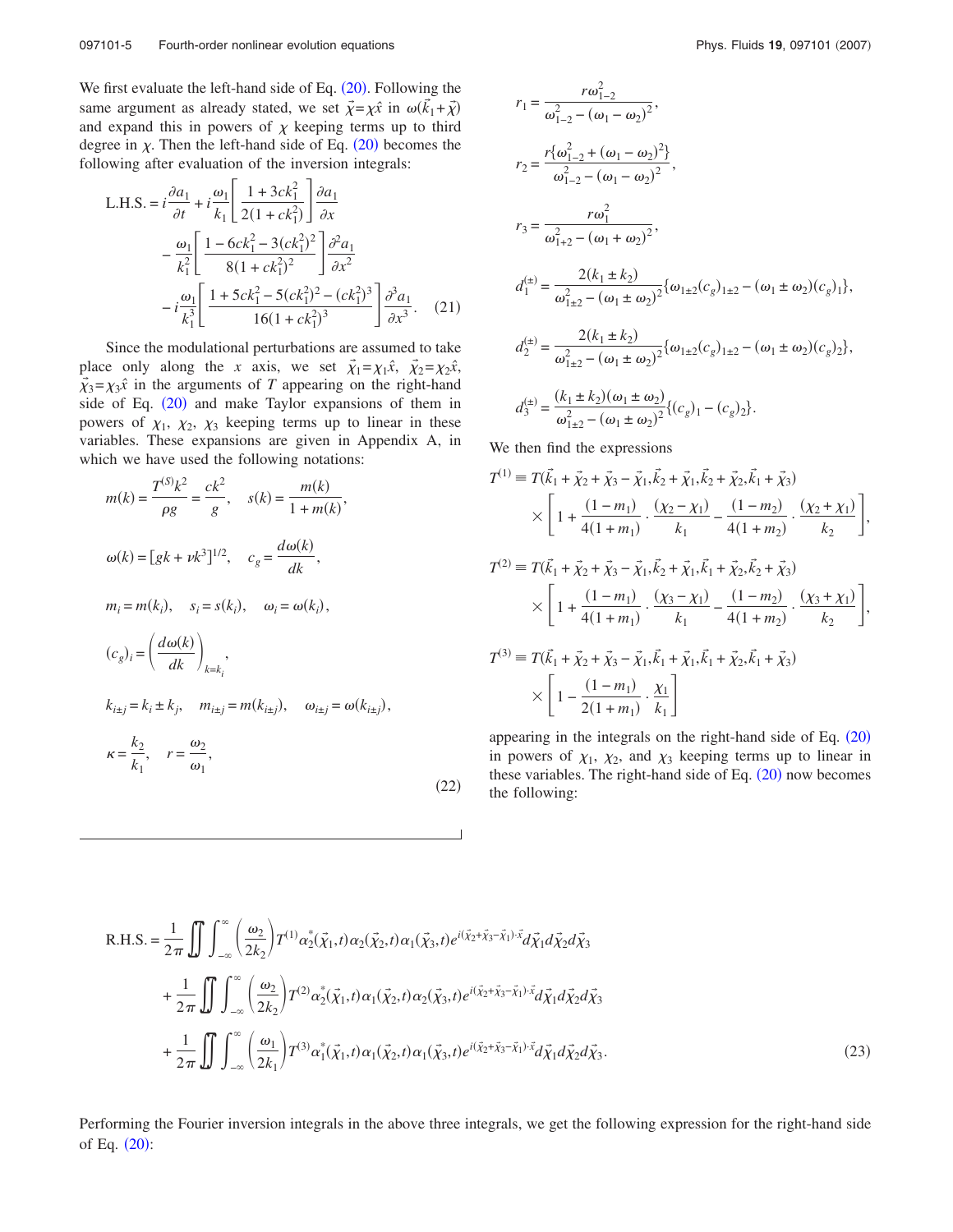$$
R.H.S. = \frac{\omega_{2}k_{1}}{2\kappa} \left[ k_{1} \left( \kappa^{2} + \frac{\kappa}{2} (1 - \kappa)(r - 2r_{1}) - \kappa(1 + \kappa)r_{3} - \frac{3rm_{2}}{4(1 + m_{2})} \right) a_{1}a_{2}a_{2}^{*} + i \left( \kappa(1 + \kappa)r_{3} - \kappa(1 - \kappa)(r - 2r_{1}) \cdot \frac{1 - m_{1}}{4(1 + m_{1})} - \kappa^{2} \cdot \frac{3 + m_{1}}{4(1 + m_{1})} - (1 - \kappa)(r - 2r_{1}) \cdot \frac{1 + 3m_{2}}{4(1 + m_{2})} \right. \\ + (1 + \kappa)r_{3} \cdot \frac{1 + 3m_{2}}{2(1 + m_{2})} - \frac{\kappa}{4} \cdot \frac{3 + 5m_{2}}{1 + m_{2}} + \frac{3rm_{2}}{4\kappa(1 + m_{2})} + \frac{3rm_{2}(3 + m_{1})}{8(1 + m_{2})(1 + m_{1})} - \kappa r_{3}d_{2}^{4} + \kappa r_{1}d_{3}^{-1} \right. \\ + \left. \kappa r_{3}d_{3}^{(4)} \right) a_{1}a_{2}^{*} \frac{\partial a_{2}}{\partial x} + i \left( -\frac{\kappa}{2} + \kappa(1 + \kappa)r_{3} - \kappa(1 - \kappa) \cdot \frac{(r - 2r_{1})(1 - m_{1})}{4(1 + m_{1})} - \kappa^{2} \cdot \frac{3 + m_{1}}{4(1 + m_{1})} \right. \\ + (1 - \kappa)(r - 2r_{1}) \cdot \frac{1 + 3m_{2}}{4(1 + m_{2})} - (1 + \kappa)r_{3} \cdot \frac{1 + 3m_{2}}{2(1 + m_{2})} + \kappa \cdot \frac{3 + 5m_{2}}{4(1 + m_{2})} - \frac{3rm_{2}}{4\kappa(1 + m_{2})} + \frac{3rm_{2}(3 + m_{1})}{8(1 + m_{2})(1 + m_{1})} \right. \\ + 2\kappa r_{1} \cdot \frac{1 + 2m_{1-2}}{1 + m_{1-2}} - \kappa r_{1}d_{3}^{-} + \kappa r_{3}d_{3}^{*} + \
$$

Г

We now introduce the following dimensionless variables:

$$
a'_1 = k_1 a_1
$$
,  $a'_2 = k_2 a_2$ ,  $x' = k_2 x$ ,  $t' = \omega_2 t$  (25)

on the L.H.S. and R.H.S. of Eq.  $(20)$  as given by Eqs.  $(21)$ and  $(24)$ , respectively. Finally dropping the primes, we get the following nonlinear evolution equation for the first wave packet in the presence of the second wave packet:

$$
i\frac{\partial a_1}{\partial t} + i\beta_0^{(1)}\frac{\partial a_1}{\partial x} + \beta_1^{(1)}\frac{\partial^2 a_1}{\partial x^2} + i\beta_2^{(1)}\frac{\partial^3 a_1}{\partial x^3} = \Lambda_1^{(1)}a_1^2a_1^*
$$
  
+  $i\Lambda_2^{(1)}a_1a_1^*\frac{\partial a_1}{\partial x} + i\Lambda_3^{(1)}a_1^2\frac{\partial a_1^*}{\partial x} + \Lambda_4^{(1)}a_1H\left\{\frac{\partial}{\partial x}(a_1a_1^*)\right\}$   
+  $\mu_1^{(1)}a_1a_2a_2^* + i\mu_2^{(1)}a_2a_2^*\frac{\partial a_1}{\partial x} + i\mu_3^{(1)}a_1a_2^*\frac{\partial a_2}{\partial x}$   
+  $i\mu_4^{(1)}a_1a_2\frac{\partial a_2^*}{\partial x} + \mu_5^{(1)}a_1H\left\{\frac{\partial}{\partial x}(a_2a_2^*)\right\},$  (26)

where *H* denotes the Hilbert transform operator in one dimension defined by

$$
H\psi = \frac{1}{\pi}P\int_{-\infty}^{\infty} \frac{\psi(\xi)}{\xi - x}d\xi.
$$
 (27)

The coefficients  $\beta_i^{(1)}$ ,  $\Lambda_i^{(1)}$ ,  $\mu_i^{(1)}$  appearing in Eq. (26) are given in Appendix B. For a check of our calculations, we have found the coefficient  $\mu_1^{(1)}$  by the multiple scale method which is given in Appendix C. Setting  $a_2=0$  and introducing appropriate dimensionless variables in Eq.  $(26)$ , one can recover the evolution equation  $(2.20)$  of Hogan<sup>7</sup> for a single capillary-gravity wave train.

#### **B. Evolution equation for the second wave packet**

Making an interchange between the suffixes *a* and *b* in the evolution equation  $(6)$  for the first wave packet, we get the following evolution equation for the second wave packet:



FIG. 1. Curves of invalid wave numbers:  $(- - -) m_1 = 0.5, (-, -) m_2 = 0.5,$  $(\underline{\hspace{1cm}}) \omega_{1-2}^2 = (\omega_1 - \omega_2)^2, \ (\ldots \ldots) \omega_{1+2}^2 = (\omega_1 + \omega_2)^2.$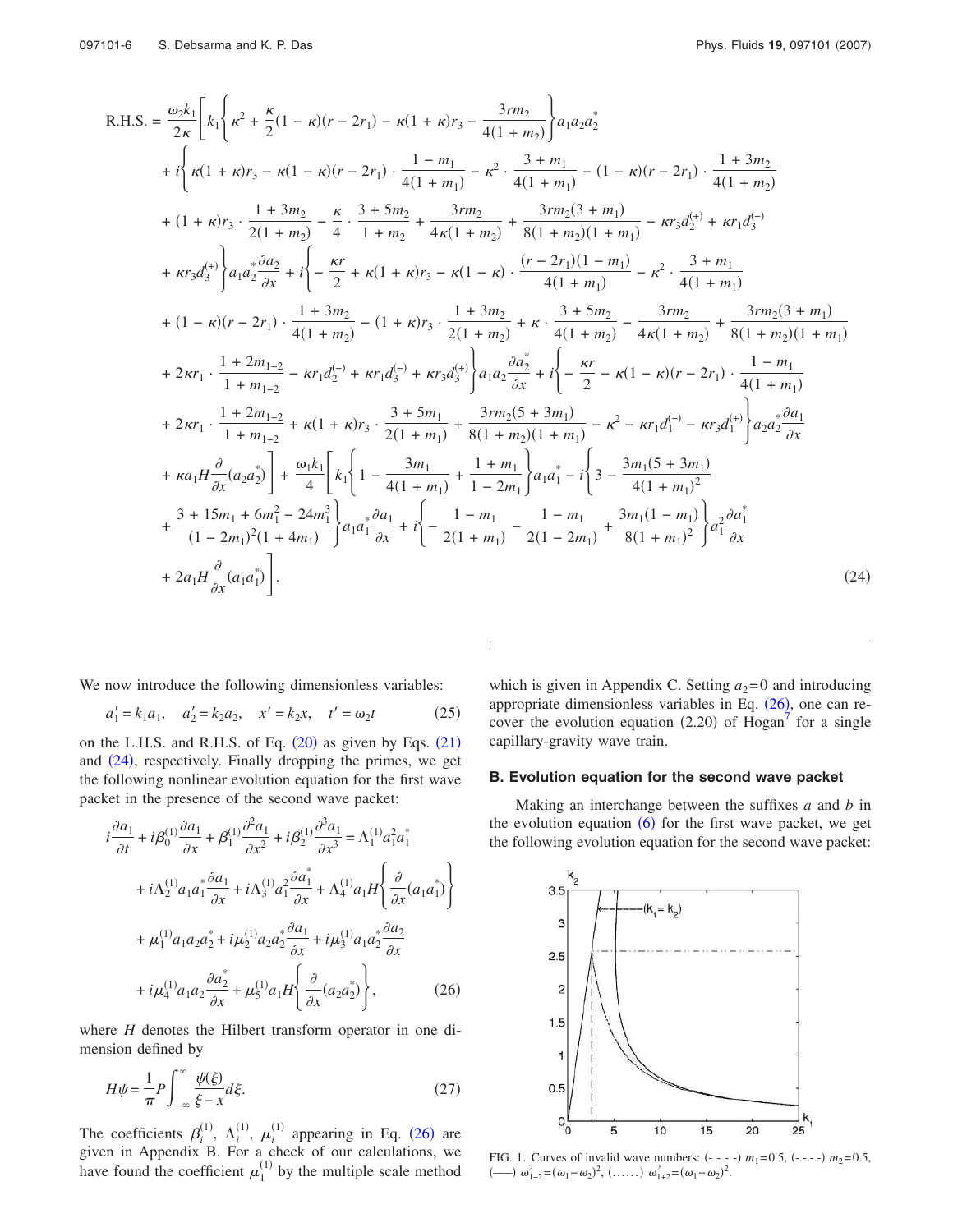*i*

$$
\frac{\partial B(\vec{k}_b + \vec{\chi}, t)}{\partial t} = \iint_{-\infty}^{\infty} T(\vec{k}_b + \vec{\chi}, \vec{k}_a + \vec{\chi}_1, \vec{k}_a + \vec{\chi}_2, \vec{k}_b + \vec{\chi}_3) B^*(\vec{k}_a + \vec{\chi}_1, t) B(\vec{k}_a + \vec{\chi}_2, t) B(\vec{k}_b + \vec{\chi}_3, t) \times \delta(\vec{\chi} + \vec{\chi}_1 - \vec{\chi}_2 - \vec{\chi}_3) \exp\{i[\omega(\vec{k}_b + \vec{\chi}) + \omega(\vec{k}_a + \vec{\chi}_1) - \omega(\vec{k}_a + \vec{\chi}_2) - \omega(\vec{k}_b + \vec{\chi}_3)\}t\} d\vec{\chi}_1 d\vec{\chi}_2 d\vec{\chi}_3
$$
  
+ 
$$
\iint_{-\infty}^{\infty} T(\vec{k}_b + \vec{\chi}, \vec{k}_a + \vec{\chi}_1, \vec{k}_b + \vec{\chi}_2, \vec{k}_a + \vec{\chi}_3) B^*(\vec{k}_a + \vec{\chi}_1, t) B(\vec{k}_b + \vec{\chi}_2, t) B(\vec{k}_a + \vec{\chi}_3, t) \times \delta(\vec{\chi} + \vec{\chi}_1 - \vec{\chi}_2 - \vec{\chi}_3) \exp\{i[\omega(\vec{k}_b + \vec{\chi}) + \omega(\vec{k}_a + \vec{\chi}_1) - \omega(\vec{k}_b + \vec{\chi}_2) - \omega(\vec{k}_a + \vec{\chi}_3)\}t\} d\vec{\chi}_1 d\vec{\chi}_2 d\vec{\chi}_3
$$
  
+ 
$$
\iint_{-\infty}^{\infty} T(\vec{k}_b + \vec{\chi}, \vec{k}_b + \vec{\chi}_1, \vec{k}_b + \vec{\chi}_2, \vec{k}_b + \vec{\chi}_3) B^*(\vec{k}_b + \vec{\chi}_1, t) B(\vec{k}_b + \vec{\chi}_2, t) B(\vec{k}_b + \vec{\chi}_3, t) \times \delta(\vec{\chi} + \vec{\chi}_1 - \vec{\chi}_2 - \vec{\chi}_3) \exp\{i[\omega(\vec{k}_b + \vec{\chi}) + \omega(\vec{k}_b + \vec{\chi}_1) - \omega(\vec{k}_b + \vec{\chi}_2) - \omega(\vec{k}_b + \vec{\chi}_3)\}t\} d\vec{\chi}_1 d\vec{\chi}_2 d\vec{\chi}_3.
$$
(28)

Now, to derive the second evolution equation, we follow the same procedure of deriving Eq.  $(26)$  from Eq.  $(6)$ . In the process of the derivation of the second evolution equation, we need the expressions for the kernels appearing in the three integrals on the right-hand side of Eq.  $(28)$ . These expressions are given in Appendix A, in which we have used the notation  $(22)$ .

Finally, we arrive at the following evolution equation for the second wave packet from Eq.  $(28)$ ,

$$
i\frac{\partial a_2}{\partial t} + i\beta_0^{(2)}\frac{\partial a_2}{\partial x} + \beta_1^{(2)}\frac{\partial^2 a_2}{\partial x^2} + i\beta_2^{(2)}\frac{\partial^3 a_2}{\partial x^3}
$$
  
\n
$$
= \Lambda_1^{(2)}a_2^2a_2^* + i\Lambda_2^{(2)}a_2a_2^*\frac{\partial a_2}{\partial x} + i\Lambda_3^{(2)}a_2^2\frac{\partial a_2^*}{\partial x}
$$
  
\n
$$
+ \Lambda_4^{(2)}a_2H\left\{\frac{\partial}{\partial x}(a_2a_2^*)\right\} + \mu_1^{(2)}a_2a_1a_1^* + i\mu_2^{(2)}a_1a_1^*\frac{\partial a_2}{\partial x}
$$
  
\n
$$
+ i\mu_3^{(2)}a_2a_1^*\frac{\partial a_1}{\partial x} + i\mu_4^{(2)}a_2a_1\frac{\partial a_1^*}{\partial x}
$$
  
\n
$$
+ \mu_5^{(2)}a_2H\left\{\frac{\partial}{\partial x}(a_1a_1^*)\right\},
$$
 (29)

where the coefficients are given in Appendix B. Setting  $a_1$ =0 and introducing appropriate dimensionless variables in Eq.  $(29)$ , one can recover the evolution equation  $(2.20)$  of Hogan<sup>7</sup> for a single capillary-gravity wave train.

The evolution equations  $(26)$  and  $(29)$  do not remain valid when any one of the factors  $1-2m_1$ ,  $1-2m_2$ ,  $\omega_{1-2}^2$  $-(\omega_1 - \omega_2)^2$ , and  $\omega_{1+2}^2 - (\omega_1 + \omega_2)^2$  appearing in the denominators of the coefficients vanishes. Curves on which these factors vanish in the  $(k_1, k_2)$  plane are shown in Fig. 1.

## **III. STABILITY OF UNIFORM WAVE TRAINS**

For a uniform wave train solution of the two coupled evolution equations  $(26)$  and  $(29)$ , we take

$$
a_1 \equiv a_1^{(0)} = a_{o1} \exp(-it\Delta\omega_1),
$$
  
\n
$$
a_2 \equiv a_2^{(0)} = a_{o2} \exp(-it\Delta\omega_2),
$$
\n(30)

where  $a_{01}$  and  $a_{02}$  are two real constants. Substituting Eq.  $(30)$  in Eqs.  $(26)$  and  $(29)$ , we get

$$
\Delta \omega_1 = \Lambda_1^{(1)} a_{01}^2 + \mu_1^{(1)} a_{02}^2, \quad \Delta \omega_2 = \Lambda_1^{(2)} a_{02}^2 + \mu_1^{(2)} a_{01}^2, \quad (31)
$$

which are the amplitude-dependent frequency shifts of the two waves.

Since the dimensionless wave numbers of the first and second wave are, respectively,  $k_1/k_2$  and 1, the amplitudedependent shift in phase speeds  $\Delta c_1$  and  $\Delta c_2$  of the two waves is given by

$$
\Delta c_1 = \frac{\Delta \omega_1}{k_1 / k_2} = \kappa (\Lambda_1^{(1)} a_{01}^2 + \mu_1^{(1)} a_{02}^2),
$$
  

$$
\Delta c_2 = \Delta \omega_2 = \Lambda_1^{(2)} a_{02}^2 + \mu_1^{(2)} a_{01}^2.
$$
 (32)

In the absence of nonlinearity, the phase speeds of the first and second waves are, respectively,  $k_2\omega_1/k_1\omega_2$  and 1. Hence, the relative change in phase speed  $\Delta c_a$  of the first wave due to the presence of the second wave is

$$
\Delta c_a = \kappa^{1/2} \left[ \frac{1 + m_2}{1 + m_1} \right]^{1/2} \mu_1^{(1)} a_{02}^2.
$$
 (33)

A similar expression for the relative change in phase speed  $\Delta c_b$  of the second wave due to the presence of the first wave is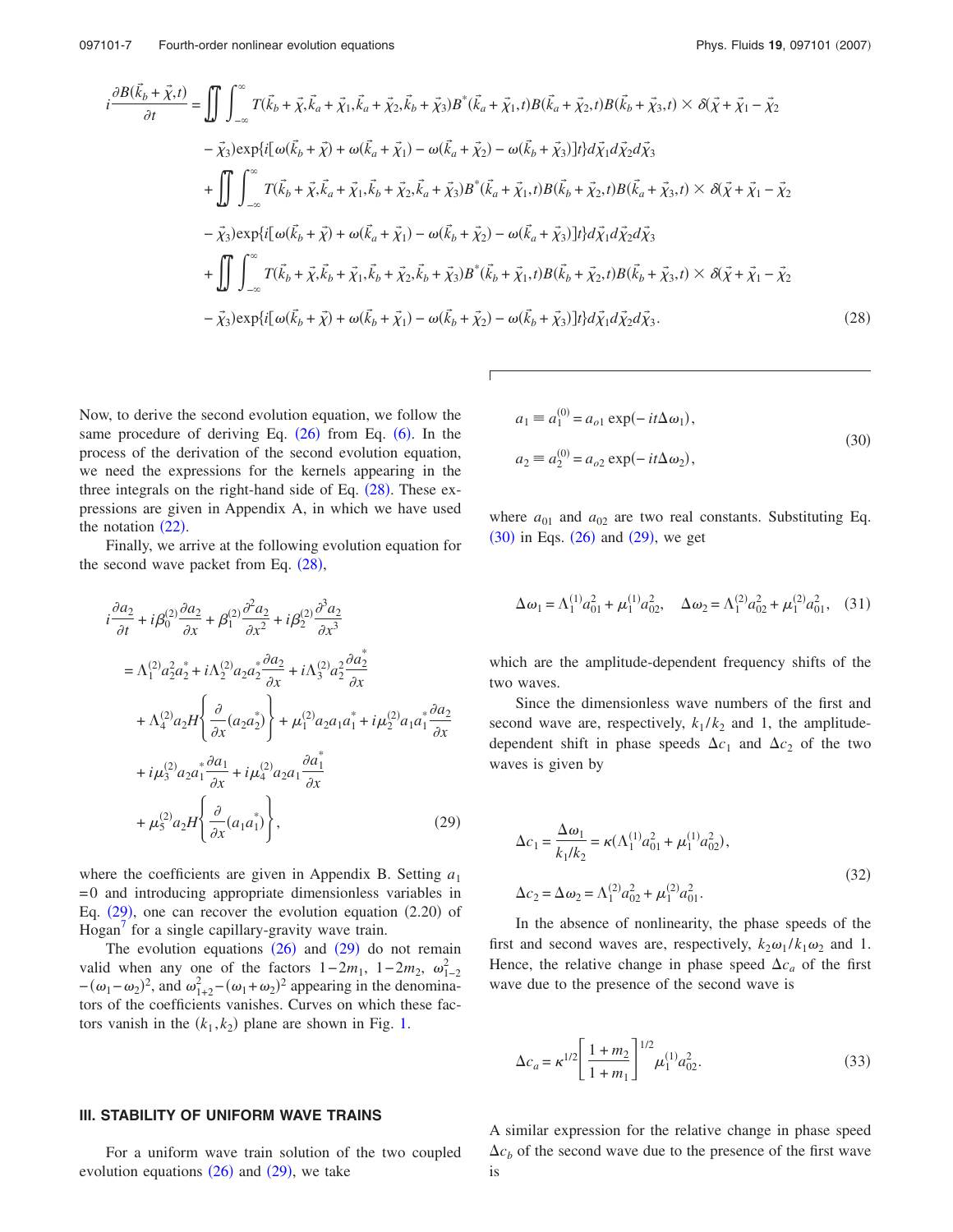$$
\Delta c_b = \mu_1^{(2)} a_{01}^2. \tag{34}
$$

Variations of  $\Delta c_a$  against  $a_{02}$  and  $\Delta c_b$  against  $a_{01}$  given, respectively, by Eqs.  $(33)$  and  $(34)$  are shown in Figs.  $2(a)$  and  $2(b)$  for four sets of values of  $(k_1, k_2)$ .

To make a stability analysis of the two uniform wave trains given by Eq.  $(30)$ , we set

$$
a_1 = a_1^{(0)} [1 + \hat{a}_1(\xi, t)],
$$
  
\n
$$
a_2 = a_2^{(0)} [1 + \hat{a}_2(\xi, t)],
$$
\n(35)

where  $\hat{a}_1$  and  $\hat{a}_2$  are complex.

Substituting Eq.  $(35)$  in the two evolution equations  $(26)$ and (29) and then linearizing with respect to  $\hat{a}_1$  and  $\hat{a}_2$ , the following two equations are obtained:

$$
i\frac{\partial \hat{a}_1}{\partial t} + i\beta_0^{(1)}\frac{\partial \hat{a}_1}{\partial x} + \beta_1^{(1)}\frac{\partial^2 \hat{a}_1}{\partial x^2} + i\beta_2^{(1)}\frac{\partial^3 \hat{a}_1}{\partial x^3} = \Lambda_1^{(1)}a_{01}^2(\hat{a}_1 + \hat{a}_1^*) + i\Lambda_2^{(1)}a_{01}^2\frac{\partial \hat{a}_1}{\partial x} + i\Lambda_3^{(1)}a_{01}^2\frac{\partial \hat{a}_1^*}{\partial x} + \Lambda_4^{(1)}a_{01}^2H\left\{\frac{\partial \hat{a}_1}{\partial x} + \frac{\partial \hat{a}_1^*}{\partial x}\right\}
$$

$$
+ \mu_1^{(1)}a_{02}^2(\hat{a}_2 + \hat{a}_2^*) + i\mu_2^{(1)}a_{02}^2\frac{\partial \hat{a}_1}{\partial x} + i\mu_3^{(1)}a_{02}^2\frac{\partial \hat{a}_2}{\partial x} + i\mu_4^{(1)}a_{02}^2\frac{\partial \hat{a}_2^*}{\partial x} + \mu_5^{(1)}a_{02}^2H\left\{\frac{\partial \hat{a}_2}{\partial x} + \frac{\partial \hat{a}_2^*}{\partial x}\right\},\tag{36}
$$

$$
i\frac{\partial \hat{a}_{2}}{\partial t} + i\beta_{0}^{(2)}\frac{\partial \hat{a}_{2}}{\partial x} + \beta_{1}^{(2)}\frac{\partial^{2} \hat{a}_{2}}{\partial x^{2}} + i\beta_{2}^{(2)}\frac{\partial^{3} \hat{a}_{2}}{\partial x^{3}} = \Lambda_{1}^{(2)}a_{02}^{2}(\hat{a}_{2} + \hat{a}_{2}^{*}) + i\Lambda_{2}^{(2)}a_{02}^{2}\frac{\partial \hat{a}_{2}}{\partial x} + i\Lambda_{3}^{(2)}a_{02}^{2}\frac{\partial \hat{a}_{2}^{*}}{\partial x} + \Lambda_{4}^{(2)}a_{02}^{2}H\left\{\frac{\partial \hat{a}_{2}}{\partial x} + \frac{\partial \hat{a}_{2}^{*}}{\partial x}\right\}\n+ \mu_{1}^{(2)}a_{01}^{2}(\hat{a}_{1} + \hat{a}_{1}^{*}) + i\mu_{2}^{(2)}a_{01}^{2}\frac{\partial \hat{a}_{2}}{\partial x} + i\mu_{3}^{(2)}a_{01}^{2}\frac{\partial \hat{a}_{1}}{\partial x} + i\mu_{4}^{(2)}a_{01}^{2}\frac{\partial \hat{a}_{1}^{*}}{\partial x} + \mu_{5}^{(2)}a_{01}^{2}H\left\{\frac{\partial \hat{a}_{1}}{\partial x} + \frac{\partial \hat{a}_{1}^{*}}{\partial x}\right\}.
$$
\n(37)

Now setting  $\hat{a}_1 = a_r^{(1)} + ia_i^{(1)}$  and  $\hat{a}_2 = a_r^{(2)} + ia_i^{(2)}$  in the two equations (36) and (37), where  $a_r^{(1)}$ ,  $a_i^{(1)}$ ,  $a_r^{(2)}$ , and  $a_i^{(2)}$  are real, and then equating real and imaginary parts on both sides of each equation, we get four coupled linear equations for  $a_r^{(1)}$ ,  $a_i^{(1)}$ ,  $a_r^{(2)}$ , and  $a_i^{(2)}$ . Next assuming that the space-time dependence of  $a_r^{(1)}$ ,  $a_i^{(1)}$ ,  $a_r^{(2)}$ , and  $a_i^{(2)}$  is of the form  $\exp i(\lambda x - \Omega t)$ , we get the following four coupled equations:

$$
R_1 a_r^{(1)} + S_1 a_r^{(2)} - i(\Omega - P_1^{(+)}) a_i^{(1)} - iQ_1^{(-)} a_i^{(2)} = 0,
$$
 (38)

$$
i(\Omega - P_1^{(-)})a_r^{(1)} + iQ_1^{(+)}a_r^{(2)} + U_1a_i^{(1)} = 0,
$$
\n(39)

$$
S_2 a_r^{(1)} + R_2 a_r^{(2)} - i(\Omega - P_2^{(+)}) a_i^{(2)} - iQ_2^{(-)} a_i^{(1)} = 0,
$$
 (40)

$$
iQ_2^{(+)}a_r^{(1)} + i(\Omega - P_2^{(-)})a_r^{(2)} + U_2a_i^{(2)} = 0.
$$
 (41)

In the last four equations,  $P_1^{(\pm)}$ ,  $Q_1^{(\pm)}$ ,  $R_1$ ,  $S_1$ ,  $U_1$ , and  $P_2^{(\pm)}$ ,  $Q_2^{(\pm)}$ ,  $R_2$ ,  $S_2$ ,  $U_2$  are given by

$$
P_1^{(\pm)} = \beta_0^{(1)}\lambda - \beta_2^{(1)}\lambda^3 - \Lambda_2^{(1)}\lambda a_{01}^2 \pm \Lambda_3^{(1)}\lambda a_{01}^2 - \mu_2^{(1)}\lambda a_{02}^2,
$$

$$
Q_1^{(\pm)} = (\mu_3^{(1)} \pm \mu_4^{(1)}) \lambda a_{02}^2,
$$
  
\n
$$
R_1 = \beta_1^{(1)} \lambda^2 + 2\Lambda_1^{(1)} a_{01}^2 - 2\Lambda_4^{(1)} |\lambda| a_{01}^2,
$$
  
\n
$$
S_1 = 2(\mu_1^{(1)} - \mu_5^{(1)} |\lambda|) a_{02}^2,
$$
  
\n
$$
U_1 = \beta_1^{(1)} \lambda^2,
$$
  
\n
$$
P_2^{(\pm)} = \beta_0^{(2)} \lambda - \beta_2^{(2)} \lambda^3 - \Lambda_2^{(2)} \lambda a_{02}^2 \pm \Lambda_3^{(2)} \lambda a_{02}^2 - \mu_2^{(2)} \lambda a_{01}^2,
$$
  
\n
$$
Q_2^{(\pm)} = (\mu_3^{(2)} \pm \mu_4^{(2)}) \lambda a_{01}^2,
$$
  
\n
$$
R_2 = \beta_1^{(2)} \lambda^2 + 2\Lambda_1^{(2)} a_{02}^2 - 2\Lambda_4^{(2)} |\lambda| a_{02}^2,
$$
  
\n
$$
S_2 = 2(\mu_1^{(2)} - \mu_5^{(2)} |\lambda|) a_{01}^2,
$$
  
\n
$$
U_2 = \beta_1^{(2)} \lambda^2.
$$

For nontrivial solution of the above system of equations  $(38)$ – $(41)$ , we get the following condition:

$$
\begin{split} (\Omega - P_1^{(+)})(\Omega - P_1^{(-)}) (\Omega - P_2^{(+)})(\Omega - P_2^{(-)}) - R_2 U_2 (\Omega - P_1^{(+)})(\Omega - P_1^{(-)}) - R_1 U_1 (\Omega - P_2^{(+)})(\Omega - P_2^{(-)}) - Q_1^{(+)} Q_2^{(+)} (\Omega - P_1^{(+)}) \\ \times (\Omega - P_2^{(+)}) - Q_1^{(-)} Q_2^{(-)} (\Omega - P_1^{(-)}) (\Omega - P_2^{(-)}) + S_2 U_2 Q_1^{(+)} (\Omega - P_1^{(+)}) + S_1 U_2 Q_2^{(-)} (\Omega - P_1^{(-)}) + S_1 U_1 Q_2^{(-)} (\Omega - P_2^{(+)}) \\ + S_2 U_1 Q_1^{(-)} (\Omega - P_2^{(-)}) + R_1 R_2 U_1 U_2 - U_1 U_2 S_1 S_2 - R_1 U_2 Q_1^{(+)} Q_2^{(-)} - R_2 U_1 Q_1^{(-)} Q_2^{(+)} + Q_1^{(+)} Q_1^{(-)} Q_2^{(+)} Q_2^{(-)} = 0. \end{split} \tag{43}
$$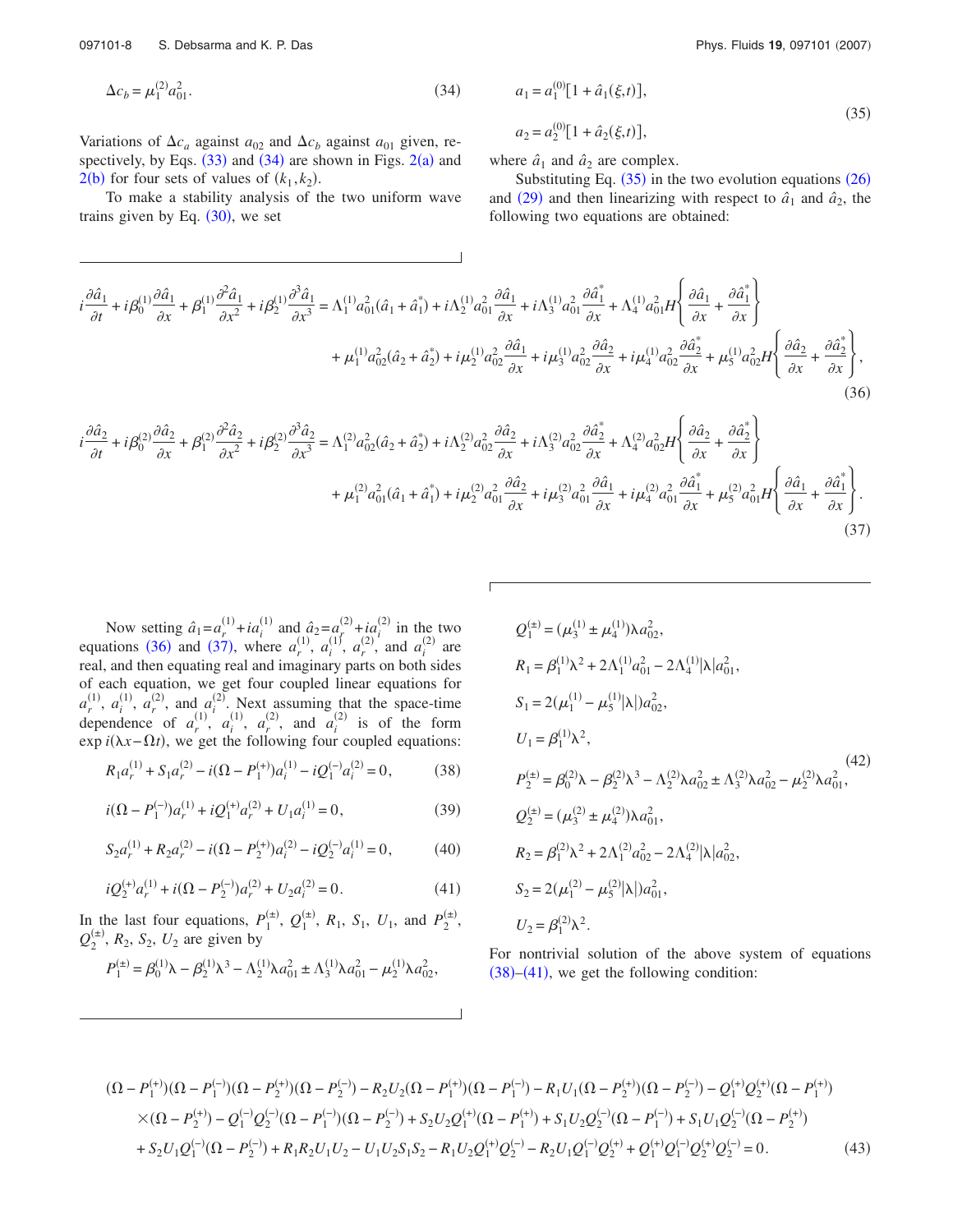

FIG. 2. Relative change in phase velocity of first wave train: (---)  $(k_1, k_2) = (2.70005, 0.71323), (- - - -) (k_1, k_2) = (3.00078, 0.62890), (- - - -)$  $(k_1, k_2) = (4.00176, 0.44390), \ldots$   $(k_1, k_2) = (5.00010, 0.33944)$ . Relative change in phase velocity of the second wave train:  $(-)$   $(k_1, k_2)$  $=(2.70005, 0.71323), (- - - -)$   $(k_1, k_2) = (3.00078, 0.62890), (- - -)$   $(k_1, k_2)$  $=(4.00176, 0.44390), (\dots)$   $(k_1, k_2) = (5.00010, 0.33944).$ 

Neglecting higher-order terms, the above dispersion relation can be written as follows:

$$
[(\Omega - P_1)^2 - R_1 U_1][(\Omega - P_2)^2 - R_2 U_2]
$$
  
=  $L(\Omega - P_1)(\Omega - P_2) - M_1(\Omega - P_1)$   
 $- M_2(\Omega - P_2) + N,$  (44)

where

$$
P_1 = \beta_0^{(1)} \lambda - \beta_2^{(1)} \lambda^3 - \Lambda_2^{(1)} \lambda a_{01}^2 - \mu_2^{(1)} \lambda a_{02}^2,
$$
  
\n
$$
P_2 = \beta_0^{(2)} \lambda - \beta_2^{(2)} \lambda^3 - \Lambda_2^{(2)} \lambda a_{02}^2 - \mu_2^{(2)} \lambda a_{01}^2,
$$
  
\n
$$
L = 2(\mu_3^{(1)} \mu_3^{(2)} + \mu_4^{(1)} \mu_4^{(2)}) \lambda^2 a_{01}^2 a_{02}^2,
$$
  
\n
$$
M_1 = 2\beta_1^{(2)} [\mu_1^{(2)} (\mu_3^{(1)} + \mu_4^{(1)}) + \mu_1^{(1)} (\mu_3^{(2)} - \mu_4^{(2)})] \lambda^3 a_{01}^2 a_{02}^2,
$$
  
\n
$$
M_2 = 2\beta_1^{(1)} [\mu_1^{(1)} (\mu_3^{(2)} + \mu_4^{(2)}) + \mu_1^{(2)} (\mu_3^{(1)} - \mu_4^{(1)})] \lambda^3 a_{01}^2 a_{02}^2,
$$



FIG. 3. Curve on which group velocities of the two wave trains are equal in the  $k_1 > k_2$  plane.

$$
N=4\beta_1^{(1)}\beta_1^{(2)}[\mu_1^{(1)}\mu_1^{(2)}-(\mu_1^{(1)}\mu_5^{(2)}+\mu_1^{(2)}\mu_5^{(1)})\lambda]\lambda^4a_{01}^2a_{02}^2.
$$

We now restrict our stability analysis to the case of nearly equal group velocities of the two waves and to the investigation of stability of the second wave in the presence of the first wave. The curve on which the group velocities  $c_{g1}$  and  $c_{g2}$  of the two waves become equal is shown in Fig. 3.

Let  $\epsilon$  be a small parameter ordering the smallness of  $a_{01}$ ,  $a_{02}$ , and  $\lambda$ . If we assume nearly equal group velocity of the two waves, i.e.,  $\beta_0^{(1)} \approx \beta_0^{(2)}$ , then it can be shown easily from the two evolution equations that

$$
\Omega - \beta_0^{(1)} \lambda = O(\epsilon^2) \quad \text{and} \quad \Omega - \beta_0^{(2)} \lambda = O(\epsilon^2).
$$

In view of this ordering, the dispersion relation  $(44)$  can be put in the following form keeping terms only up to  $O(\epsilon^9)$ :

$$
[(\Omega - P_1)^2 - R_1 U_1][(\Omega - P_2)^2 - R_2 U_2] + M_1(\Omega - P_1)
$$
  
+  $M_2(\Omega - P_2) - N = 0.$  (46)

At lowest order, the solution of the dispersion relation  $(46)$  is given by

$$
\Omega^{(1)} = \beta_0^{(1)} \lambda \pm \{ \beta_1^{(1)} \lambda^2 (\beta_1^{(1)} \lambda^2 + 2 \Lambda_1^{(1)} a_{01}^2) \}^{1/2},
$$
  
\n
$$
\Omega^{(2)} = \beta_0^{(2)} \lambda \pm \{ \beta_1^{(2)} \lambda^2 (\beta_1^{(2)} \lambda^2 + 2 \Lambda_1^{(2)} a_{02}^2) \}^{1/2}.
$$
\n(47)

At fourth order, the dispersion relation  $(46)$  can be solved for the second wave train as follows:

$$
\left[\Omega - P_2 + \frac{M_2}{2\{(\Omega^{(2)} - P_1)^2 - R_1 U_1\}}\right]^2
$$
  
=  $R_2 U_2 + \frac{N - M_1(\Omega^{(2)} - \beta_0^{(1)}\lambda)}{(\Omega^{(2)} - P_1)^2 - R_1 U_1}.$  (48)

From Eq. (48) we conclude that the condition of instability of the second wave train in the presence of the first wave train is

$$
R_2 U_2 + \frac{N - M_1(\Omega^{(2)} - \beta_0^{(1)}\lambda)}{(\Omega^{(2)} - P_1)^2 - R_1 U_1} < 0. \tag{49}
$$

In the absence of the first wave train, the instability condition  $(49)$  becomes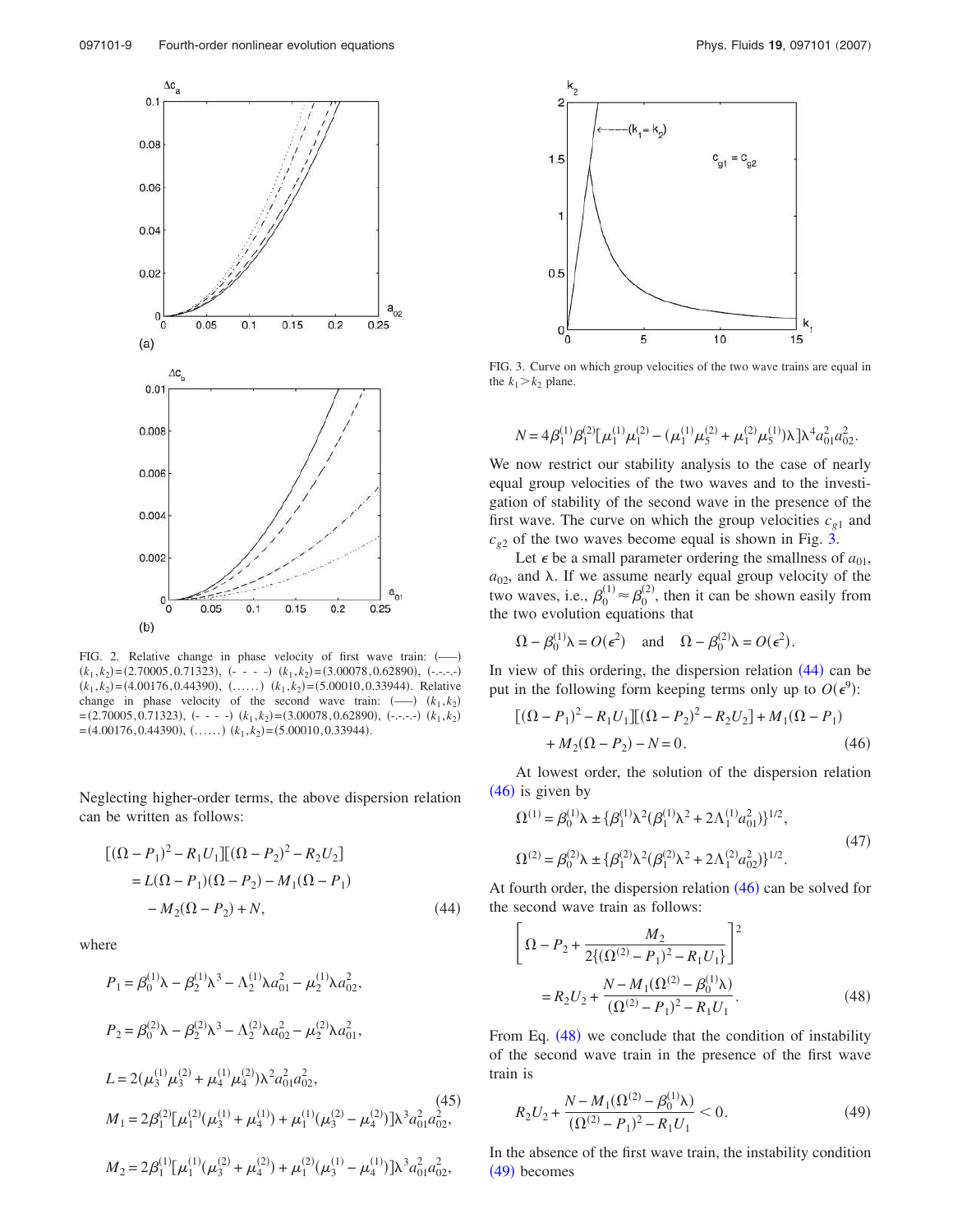

FIG. 4. Stable-unstable regions of the second wave train;  $(\_\_) a_{01} = 0$ ,  $(- - - -)$   $a_{01} = 0.1$ ,  $(- - - -)$   $a_{01} = 0.2$ ; (......) corresponding curves for thirdorder evolution equations; U denotes the unstable region;  $(k_2)$  $=(2.70005, 0.71323)$  in (a),  $(k_1, k_2)$  $=(3.00078, 0.62890)$  in (b),  $(k_1, k_2)$  $=(4.00176, 0.44390)$  in (c),  $(k_1, k_2)$  $=(5.00010, 0.33944)$  in (d).

$$
R_2U_2<0,
$$

that is,

$$
\beta_1^{(2)}\lambda^2(\beta_1^{(2)}\lambda^2 + 2\Lambda_1^{(2)}a_{02}^2 - 2\Lambda_4^{(2)}|\lambda|a_{02}^2) < 0,\tag{50}
$$

which looks similar to the condition of instability of a single wave packet. In fact, the instability condition  $(50)$  is identical with the instability condition obtained from Eq.  $(11)$  of Debsarma and  $Das<sup>19</sup>$  in the absence of thermocline and for the case in which the angle  $\theta=0$ . Also in the absence of capillarity, the instability condition  $(50)$  gives the instability condition  $(3.8)$  of Dysthe.<sup>3</sup> Stable-unstable regions of the second wave train in the presence of the first wave train are shown in Figs.  $4(a) - 4(d)$  for four different sets of values of wave numbers:  $(k_1, k_2) = (2.70005, 0.71323)$  in (a),  $(k_1, k_2)$  $=(3.00078, 0.62890)$  in (b),  $(k_1, k_2) = (4.00176, 0.44390)$  in (c), and  $(k_1, k_2) = (5.00010, 0.33944)$  in (d). In all these figures, we have plotted marginal stability curves for the second wave train of smaller wave numbers assuming an amplitude of the first wave train of greater wave numbers to be  $a_{01}$  $=0.1$  and  $a_{01} = 0.2$ . We have also plotted the marginal stability curve of the second wave train in the absence of the first wave train in all these figures. It is found that the instabilityregion of the second wave train expands due to the presence of the first wave train. Figures  $4(a) - 4(d)$  reveal that the instability region of the second wave train of longer wavelength expands with the increase of the amplitude of the first wave train of shorter wavelength. In each of these figures, graphs have also been included neglecting fourth-order terms to see the role of those terms on instability. We observe that the instability region is shortened slightly by inclusion of fourth-order terms.

In the case of instability, the growth rate of instability of the wave train of longer wavelength is given by

$$
G = \left[ -R_2 U_2 - \frac{N - M_1(\Omega^{(2)} - \beta_0^{(1)}\lambda)}{(\Omega^{(2)} - P_1)^2 - R_1 U_1} \right]^{1/2}.
$$
 (51)

We have plotted the growth rate of instability of the second wave train against the perturbation wave number for different values of the amplitude of the first wave train for two fixed values of the amplitude of the second wave train, namely  $a_{02}=0.05$  and 0.1. These curves are shown in Figs.  $5(a)$  and  $5(b)$  and  $6(a)$  and  $6(b)$  for the wave numbers *k*<sup>1</sup>  $(k_2)$  = (3.00078, 0.62890) and *k*<sup>1</sup>  $,k_2)$  $=(5.00010, 0.33944)$ , respectively. In these figures, we have also included the growth rate curves for the second wave train in the absence of the first wave train. From these figures, it is clear that the growth rate of instability of the second wave train increases due to the presence of the first wave train and it increases with the increase of the amplitude of the first wave train. In Figs.  $5(a)$  and  $5(b)$  and  $6(a)$  and  $6(b)$ , we have also plotted the corresponding curves that can be obtained from third-order evolution equations. We observe that the influence of fourth-order terms is to increase the growth rate of instability.

For the wave numbers that we have chosen here to draw Figs.  $4(a) - 4(d)$ ,  $5(a)$  and  $5(b)$ , and  $6(a)$  and  $6(b)$ , the first and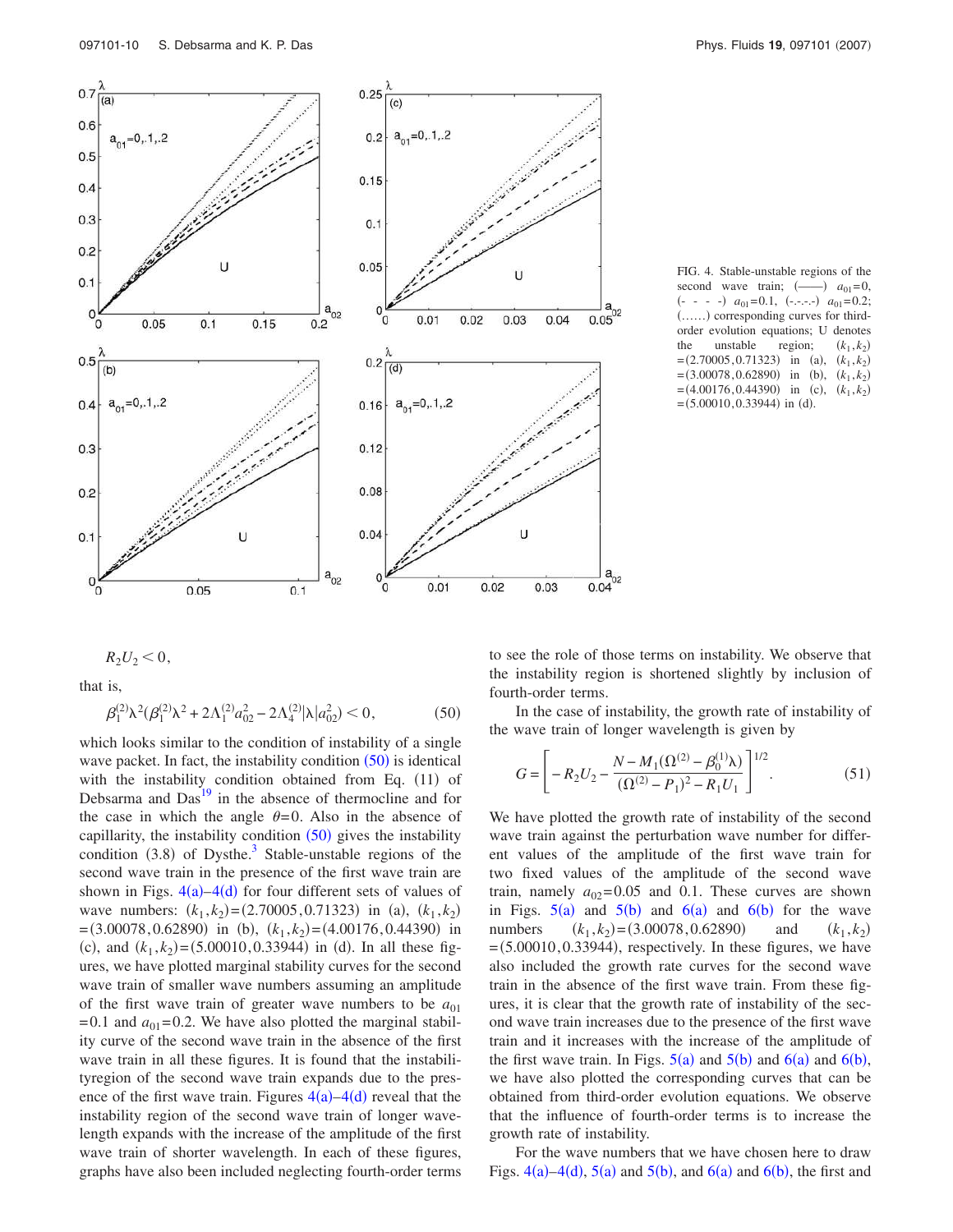

FIG. 5. Growth rate of instability of the second wave train against the perturbation wave number when  $(k_1, k_2) = (3.00078, 0.62890)$ ; in (a)  $a_{02}$  $a_{01} = 0.05$  and  $(****)$   $a_{01} = 0$ ,  $(-,-,-)$   $a_{01} = 0.035$ ,  $(-,-,-)$   $a_{01} = 0.038$ ,  $(-,-)$ <br> $a_{01} = 0.042$ ; in (b)  $a_{02} = 0.10$  and  $(****)$   $a_{01} = 0$ ,  $(-,-,-)$   $a_{01} = 0.07$ ,  $(-,-)$  $a_{01} = 0.08, \, \, \text{(---)}$   $a_{01} = 0.085; \, \, \text{(......)}$  corresponding curves for third-order evolution equations.

second waves fall in the categories of capillary-gravity wave and gravity wave, respectively. Consequently, these figures show stable-unstable regions and growth rate of instabilities of a surface-gravity wave train in the presence of a capillarygravity wave train.

#### **IV. CONCLUSIONS**

Considering the importance of stability analysis of uniform wave trains made from fourth-order nonlinear evolution equations, we have derived in this paper two coupled fourthorder nonlinear evolution equations for the evolution of the amplitudes of two capillary-gravity wave packets propagating in the same direction. For the derivation of evolution equations, we have made use of the Zakharov integral equation. The two evolution equations are used to investigate the stability properties of a uniform surface gravity wave train in the presence of another capillary-gravity wave train having the same group velocity. The condition of instability of a wave of greater wavelength in the presence of a wave of shorter wavelength is obtained. Instability regions are shown in figures for four sets of values of wave numbers. It is seen that the instability regions for a surface gravity wave train in the presence of a capillary-gravity wave train expand with the increase of wave steepness of the capillary-gravity wave



FIG. 6. Growth rate of instability of the second wave train against the perturbation wave number when  $(k_1, k_2) = (5.00010, 0.33944)$ ; in (a)  $a_{02}=0.05$  and  $(****)$   $a_{01}=0$ ,  $(----)$   $a_{01}=0.09$ ,  $(----)$   $a_{01}=0.11$ ,  $(---)$  $a_{01} = 0.13$ ; in (b)  $a_{02} = 0.10$  and (\*\*\*\*)  $a_{01} = 0$ , (-.-.-.) $a_{01} = 0.17$ , (- - - -)  $a_{01} = 0.20$ , ( $\dots$ )  $a_{01} = 0.25$ ; (......) corresponding curves for third-order evolution equations.

train. The growth rate of instability of a uniform wave train with smaller wave number has been plotted against the perturbation wave number for different values of the amplitude of the wave train of greater wave number. It is found that the presence of a wave train of smaller wavelength increases the growth rate of instability of a uniform wave train of larger wavelength. Also with the increase of the amplitude of the wave train of smaller wavelength, the growth rate of instability of a uniform wave train of larger wavelength increases. In the figures for the stable-unstable region and for instability growth rates, we also find a comparison between third-order results and fourth-order results. We find that at fourth order, instability regions get reduced slightly and instability growth rates are increased slightly.

#### **ACKNOWLEDGMENTS**

The authors are grateful to the referees for their valuable suggestions for improvement of the earlier version of this paper.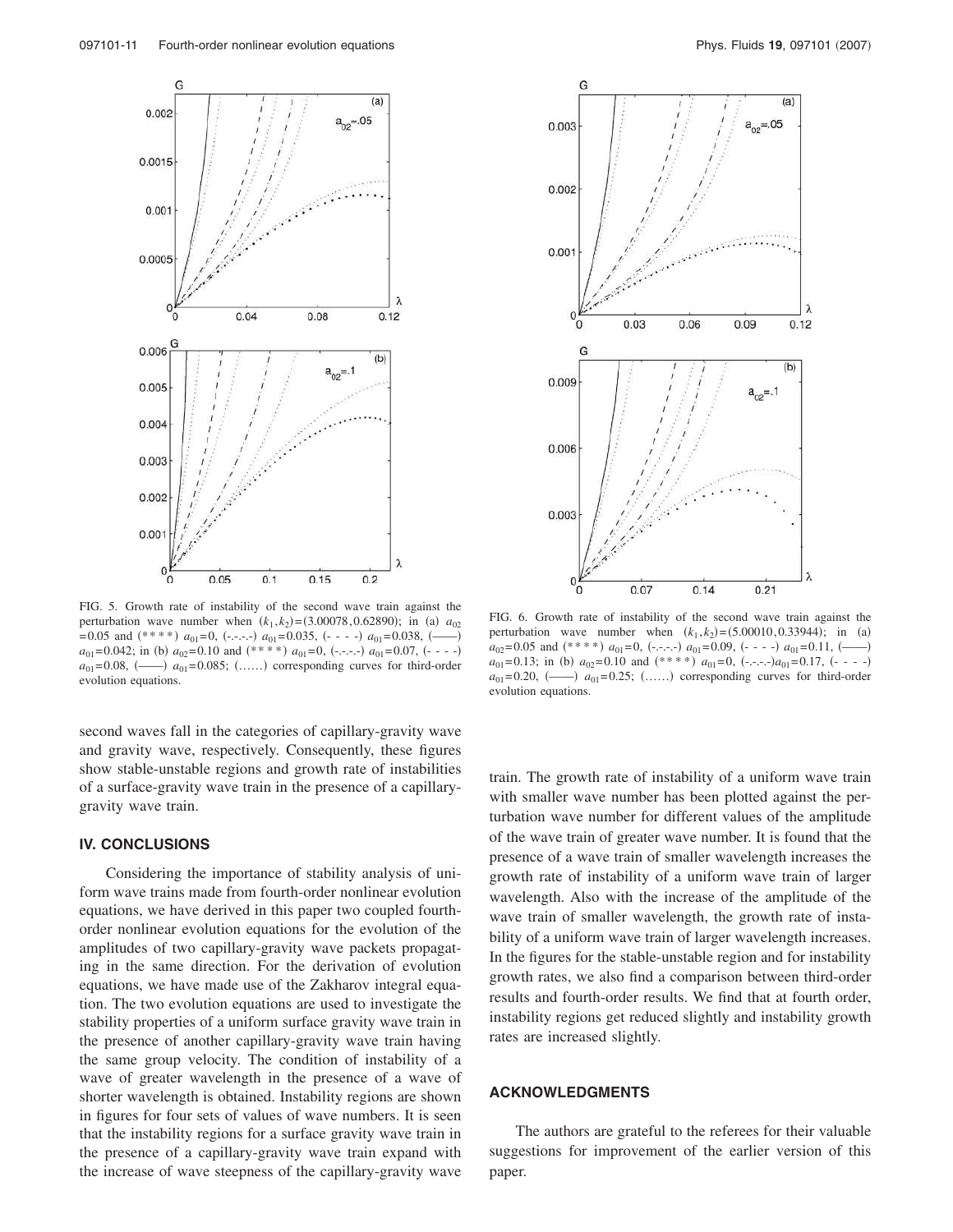# **APPENDIX A: EXPRESSIONS FOR KERNELS**

$$
T(\vec{k}_1 + \vec{\chi}_2 + \vec{\chi}_3 - \vec{\chi}_1, \vec{k}_2 + \vec{\chi}_1, \vec{k}_2 + \vec{\chi}_2, \vec{k}_1 + \vec{\chi}_3)
$$
\n
$$
= \frac{k_1 k_2^2}{8 \pi^2} \left[ 1 + \frac{1}{2} \cdot \frac{\chi_2 + 2\chi_3 - \chi_1}{k_1} + \frac{\chi_1 + \chi_2}{k_2} - \frac{|\chi_1 - \chi_2|}{k_2} \right] - \frac{3k_1^3 r}{32 \pi^2} \cdot \frac{m_2}{1 + m_2} \left[ 1 + \frac{5 + 3m_1}{4(1 + m_1)} \cdot \frac{\chi_2 + 2\chi_3 - \chi_1}{k_1} + \frac{5 + 3m_2}{4(1 + m_2)} \cdot \frac{\chi_1 + \chi_2}{k_2} \right] + \frac{k_1 k_2 (k_1 - k_2) r}{16 \pi^2} \left[ 1 + \frac{\chi_3 - \chi_1}{k_1 - k_2} + \frac{1 - m_1}{4(1 + m_1)} \cdot \frac{\chi_2 + 2\chi_3 - \chi_1}{k_1} + \frac{3 + 5m_2}{4(1 + m_2)} \cdot \frac{\chi_1 + \chi_2}{k_2} \right]
$$
\n
$$
- \frac{k_1 k_2 (k_1 - k_2) r_1}{8 \pi^2} \left[ 1 + \frac{1 - m_1}{4(1 + m_1)} \cdot \frac{\chi_2 + 2\chi_3 - \chi_1}{k_1} + \frac{3 + 5m_2}{4(1 + m_2)} \cdot \frac{\chi_1 + \chi_2}{k_2} + \frac{2(1 + 2m_{1-2})}{1 + m_{1-2}} \cdot \frac{\chi_3 - \chi_1}{k_1 - k_2} + \frac{d_1^2 \chi_3 - d_2^2 \chi_1 - d_3^2 (\chi_2 - \chi_1)}{k_1 - k_2} \right] - \frac{k_1 k_2 (k_1 + k_2) r_3}{8 \pi^2} \left[ 1 + \frac{\chi_2 + \chi_3}{k_1 + k_2} + \frac{3 + 5m_1}{4(1 + m_1)} \cdot \frac{\chi_2 + 2\chi_3 - \chi_1}{k_1 - k_2} + \
$$

$$
T(\vec{k}_1 + \vec{\chi}_2 + \vec{\chi}_3 - \vec{\chi}_1, \vec{k}_2 + \vec{\chi}_1, \vec{k}_1 + \vec{\chi}_2, \vec{k}_2 + \vec{\chi}_3)
$$
\n
$$
= \frac{k_1 k_2^2}{8 \pi^2} \left[ 1 + \frac{1}{2} \cdot \frac{\chi_3 + 2\chi_2 - \chi_1}{k_1} + \frac{\chi_1 + \chi_3}{k_2} - \frac{|\chi_1 - \chi_3|}{k_2} \right] - \frac{3k_1^3 r}{32 \pi^2} \cdot \frac{m_2}{1 + m_2} \left[ 1 + \frac{5 + 3m_1}{4(1 + m_1)} \cdot \frac{\chi_3 + 2\chi_2 - \chi_1}{k_1} + \frac{5 + 3m_2}{4(1 + m_2)} \cdot \frac{\chi_1 + \chi_3}{k_2} \right] + \frac{k_1 k_2 (k_1 - k_2) r}{16 \pi^2} \left[ 1 + \frac{\chi_2 - \chi_1}{k_1 - k_2} + \frac{1 - m_1}{4(1 + m_1)} \cdot \frac{\chi_3 + 2\chi_2 - \chi_1}{k_1} + \frac{3 + 5m_2}{4(1 + m_2)} \cdot \frac{\chi_1 + \chi_3}{k_2} \right]
$$
\n
$$
- \frac{k_1 k_2 (k_1 - k_2) r_1}{8 \pi^2} \left[ 1 + \frac{1 - m_1}{4(1 + m_1)} \cdot \frac{\chi_3 + 2\chi_2 - \chi_1}{k_1} + \frac{3 + 5m_2}{4(1 + m_2)} \cdot \frac{\chi_1 + \chi_3}{k_2} + \frac{2(1 + 2m_{1-2})}{1 + m_{1-2}} \cdot \frac{\chi_2 - \chi_1}{k_1 - k_2} + \frac{d_1^2 \chi_2 - d_2^2 \chi_1 - d_3^2 (\chi_3 - \chi_1)}{k_1 - k_2} \right] - \frac{k_1 k_2 (k_1 + k_2) r_3}{8 \pi^2} \left[ 1 + \frac{\chi_2 + \chi_3}{k_1 + k_2} + \frac{3 + 5m_1}{4(1 + m_1)} \cdot \frac{\chi_3 + 2\chi_2 - \chi_1}{k_1 - k_2} + \
$$

$$
T(\vec{k}_1 + \vec{\chi}_2 + \vec{\chi}_3 - \vec{\chi}_1, \vec{k}_1 + \vec{\chi}_1, \vec{k}_1 + \vec{\chi}_2, \vec{k}_1 + \vec{\chi}_3)
$$
  
=  $\frac{k_1^3}{8\pi^2} \left[ 1 + \frac{3}{2} \cdot \frac{\chi_2 + \chi_3}{k_1} - \frac{|\chi_3 - \chi_1|}{k_1} - \frac{|\chi_2 - \chi_1|}{k_1} \right] - \frac{3k_1^3}{32\pi^2} \cdot \frac{m_1}{1 + m_1} \left[ 1 + \frac{5 + 3m_1}{2(1 + m_1)} \cdot \frac{\chi_2 + \chi_3}{k_1} \right] + \frac{k_1^3}{8\pi^2} \cdot \frac{1 + m_1}{1 - 2m_1} \left[ 1 + \frac{3 + 15m_1 + 6m_1^2 - 24m_1^3}{2(1 + m_1)(1 + 4m_1)(1 - 2m_1)} \cdot \frac{\chi_2 + \chi_3}{k_1} \right],$ 

$$
T(\vec{k}_{2} + \vec{\chi}_{2} + \vec{\chi}_{3} - \vec{\chi}_{1}, \vec{k}_{1} + \vec{\chi}_{1}, \vec{k}_{1} + \vec{\chi}_{2}, \vec{k}_{2} + \vec{\chi}_{3})
$$
\n
$$
= \frac{k_{1}k_{2}^{2}}{8\pi^{2}} \left[ 1 + \frac{\chi_{2} + 2\chi_{3} - \chi_{1}}{k_{2}} + \frac{1}{2} \cdot \frac{\chi_{1} + \chi_{2}}{k_{1}} - \frac{|\chi_{1} - \chi_{2}|}{k_{2}} \right] - \frac{3k_{1}^{3}r}{32\pi^{2}} \cdot \frac{m_{2}}{1 + m_{2}} \left[ 1 + \frac{5 + 3m_{2}}{4(1 + m_{2})} \cdot \frac{\chi_{2} + 2\chi_{3} - \chi_{1}}{k_{2}} + \frac{5 + 3m_{1}}{4(1 + m_{1})} \cdot \frac{\chi_{1} + \chi_{2}}{k_{1}} \right] + \frac{k_{1}k_{2}(k_{1} - k_{2})r}{16\pi^{2}} \left[ 1 + \frac{\chi_{1} - \chi_{3}}{k_{1} - k_{2}} + \frac{1 - m_{1}}{4(1 + m_{1})} \cdot \frac{\chi_{1} + \chi_{2}}{k_{1}} + \frac{3 + 5m_{2}}{4(1 + m_{2})} \cdot \frac{\chi_{2} + 2\chi_{3} - \chi_{1}}{k_{2}} \right]
$$
\n
$$
- \frac{k_{1}k_{2}(k_{1} - k_{2})r_{1}}{8\pi^{2}} \left[ 1 + \frac{3 + 5m_{2}}{4(1 + m_{2})} \cdot \frac{\chi_{2} + 2\chi_{3} - \chi_{1}}{k_{2}} + \frac{1 - m_{1}}{4(1 + m_{1})} \cdot \frac{\chi_{1} + \chi_{2}}{k_{1}} + \frac{2(1 + 2m_{1-2})}{1 + m_{1-2}} \cdot \frac{\chi_{1} - \chi_{3}}{k_{1} - k_{2}} - \frac{d_{1}^{(-)}\chi_{1} - d_{2}^{(-)}\chi_{3} - d_{3}^{(-)}(\chi_{2} - \chi_{1})}{k_{1} - k_{2}} \right] - \frac{k_{1}k_{2}(k_{1} + k_{2})r_{3}}{8\pi^{2}} \left[ 1 + \
$$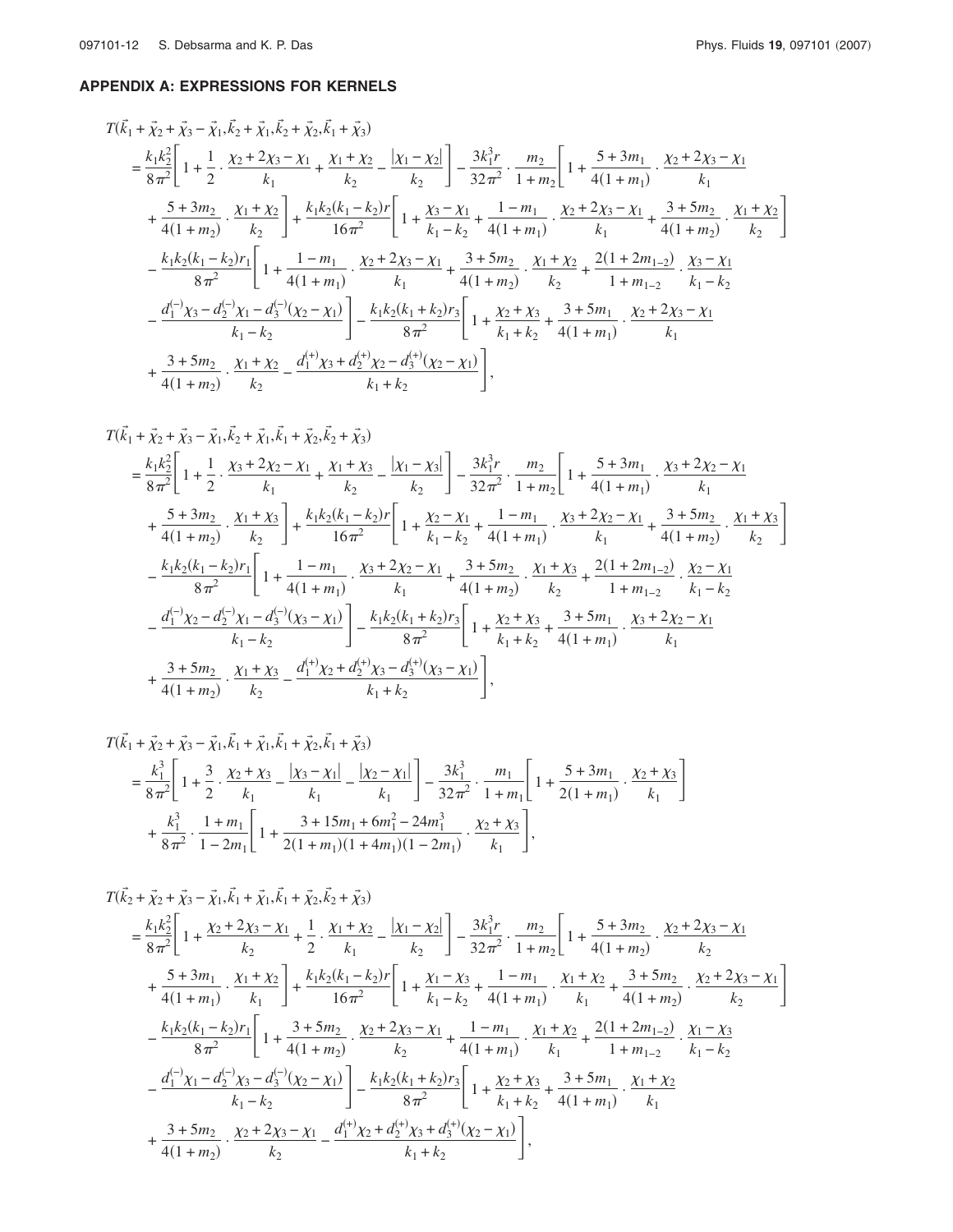$$
T(\vec{k}_{2} + \vec{\chi}_{2} + \vec{\chi}_{3} - \vec{\chi}_{1}, \vec{k}_{1} + \vec{\chi}_{1}, \vec{k}_{2} + \vec{\chi}_{2}, \vec{k}_{1} + \vec{\chi}_{3})
$$
\n
$$
= \frac{k_{1}k_{2}^{2}}{8\pi^{2}} \left[ 1 + \frac{\chi_{3} + 2\chi_{2} - \chi_{1}}{k_{2}} + \frac{1}{2} \cdot \frac{\chi_{1} + \chi_{3}}{k_{1}} - \frac{|\chi_{1} - \chi_{3}|}{k_{2}} \right] - \frac{3k_{1}^{3}r}{32\pi^{2}} \cdot \frac{m_{2}}{1 + m_{2}} \left[ 1 + \frac{5 + 3m_{2}}{4(1 + m_{2})} \cdot \frac{\chi_{3} + 2\chi_{2} - \chi_{1}}{k_{2}} + \frac{5 + 3m_{1}}{4(1 + m_{1})} \cdot \frac{\chi_{3} + \chi_{1}}{k_{1}} \right] + \frac{k_{1}k_{2}(k_{1} - k_{2})r}{16\pi^{2}} \left[ 1 + \frac{\chi_{1} - \chi_{2}}{k_{1} - k_{2}} + \frac{1 - m_{1}}{4(1 + m_{1})} \cdot \frac{\chi_{3} + \chi_{1}}{k_{1}} + \frac{3 + 5m_{2}}{4(1 + m_{2})} \cdot \frac{\chi_{3} + 2\chi_{2} - \chi_{1}}{k_{2}} \right]
$$
\n
$$
- \frac{k_{1}k_{2}(k_{1} - k_{2})r_{1}}{8\pi^{2}} \left[ 1 + \frac{3 + 5m_{2}}{4(1 + m_{2})} \cdot \frac{\chi_{3} + 2\chi_{2} - \chi_{1}}{k_{2}} + \frac{1 - m_{1}}{4(1 + m_{1})} \cdot \frac{\chi_{3} + \chi_{1}}{k_{1}} + \frac{2(1 + 2m_{1-2})}{1 + m_{1-2}} \cdot \frac{\chi_{1} - \chi_{2}}{k_{1} - k_{2}} - \frac{d_{1}^{(-)}\chi_{1} - d_{2}^{(-)}\chi_{2} - d_{3}^{(-)}(\chi_{3} - \chi_{1})}{k_{1} - k_{2}} \right] - \frac{k_{1}k_{2}(k_{1} + k_{2})r_{3}}{8\pi^{2}} \left[ 1 + \
$$

 $\overline{1}$ 

$$
T(\vec{k}_2 + \vec{\chi}_2 + \vec{\chi}_3 - \vec{\chi}_1, \vec{k}_2 + \vec{\chi}_1, \vec{k}_2 + \vec{\chi}_2, \vec{k}_2 + \vec{\chi}_3)
$$
  
=  $\frac{k_2^3}{8\pi^2} \bigg[ 1 + \frac{3}{2} \cdot \frac{\chi_2 + \chi_3}{k_2} - \frac{|\chi_3 - \chi_1|}{k_2} - \frac{|\chi_2 - \chi_1|}{k_2} \bigg] - \frac{3k_2^3}{32\pi^2} \cdot \frac{m_2}{1 + m_2} \bigg[ 1 + \frac{5 + 3m_2}{2(1 + m_2)} \cdot \frac{\chi_2 + \chi_3}{k_2} \bigg] + \frac{k_2^3}{8\pi^2} \cdot \frac{1 + m_2}{1 - 2m_2} \bigg[ 1 + \frac{3 + 15m_2 + 6m_2^2 - 24m_2^3}{2(1 + m_2)(1 + 4m_2)(1 - 2m_2)} \cdot \frac{\chi_2 + \chi_3}{k_2} \bigg].$ 

## **APPENDIX B: COEFFICIENTS OF EVOLUTION EQUATIONS**

Coefficients of the first evolution equation,

$$
\beta_0^{(1)} = \frac{\kappa}{r} \cdot \frac{1 + 3m_1}{2(1 + m_1)},
$$
  
\n
$$
\beta_1^{(1)} = -\frac{\kappa^2}{r} \cdot \frac{1 - 6m_1 - 3m_1^2}{8(1 + m_1)^2},
$$
  
\n
$$
\beta_2^{(1)} = -\frac{\kappa^3}{r} \cdot \frac{1 + 5m_1 - 5m_1^2 - m_1^3}{16(1 + m_1)^3},
$$
  
\n
$$
\Lambda_1^{(1)} = \frac{1}{r} \cdot \frac{8 + m_1 + 2m_1^2}{16(1 + m_1)(1 - 2m_1)},
$$
  
\n
$$
\Lambda_2^{(1)} = -\frac{\kappa}{r} \cdot \frac{3(8 - m_1 + 9m_1^2 - 4m_1^3 - 4m_1^4)}{16(1 + m_1)^2(1 - 2m_1)^2},
$$
  
\n
$$
\Lambda_3^{(1)} = -\frac{\kappa}{r} \cdot \frac{(1 - m_1)(8 + m_1 + 2m_1^2)}{32(1 + m_1)^2(1 - 2m_1)},
$$
  
\n
$$
\Lambda_4^{(1)} = \frac{\kappa}{r} \cdot \frac{1}{2},
$$
  
\n
$$
\mu_1^{(1)} = \frac{1}{\kappa^3} \left[ \frac{1}{2} \kappa^2 - \frac{3}{8} r s_2 - \frac{1}{4} \kappa (1 - \kappa) r_2 - \frac{1}{2} \kappa (1 + \kappa) r_3 \right],
$$

$$
\mu_2^{(1)} = \frac{1}{\kappa^2} \left[ \kappa r_1 (1 + s_{1-2}) + \frac{1}{8} \kappa (1 - \kappa) r_2 (1 - 2s_1) + \frac{1}{4} \kappa (1 + \kappa) r_3 (3 + 2s_1) + \frac{1}{2} \kappa r_3 + \frac{3}{16} r s_2 (5 - 2s_1) - \frac{1}{4} \kappa r - \frac{1}{2} \kappa^2 - \frac{1}{2} \kappa r_1 d_1^{(-)} - \frac{1}{2} \kappa r_3 d_1^{(+)} \right],
$$

$$
\mu_3^{(1)} = \frac{1}{\kappa^2} \left[ \frac{1}{8} \kappa (1 - \kappa) r_2 (1 - 2s_1) - \frac{1}{8} \kappa^2 (3 - 2s_1) + \frac{3}{16} r s_2 (3 - 2s_1) + \frac{1}{8} (1 - \kappa) r_2 (1 + 2s_2) + \frac{1}{4} (1 + \kappa) r_3 (1 + 2s_2) - \frac{1}{8} \kappa (3 + 2s_2) + \frac{1}{2} \kappa (1 + \kappa) r_3 + \frac{3}{8\kappa} r s_2 + \frac{1}{2} \kappa r_3 - \frac{1}{2} \kappa r_3 d_2^{(+)} + \frac{1}{2} \kappa r_1 d_3^{(-)}
$$
  
+ 
$$
\frac{1}{2} \kappa r_3 d_3^{(+)} \right],
$$

$$
\mu_4^{(1)} = \frac{1}{\kappa^2} \left[ \frac{1}{8} \kappa (1 - \kappa) r_2 (1 - 2s_1) - \frac{1}{8} \kappa^2 (3 - 2s_1) + \frac{3}{16} r s_2 (3 - 2s_1) + \frac{1}{8} \kappa (3 + 2s_2) - \frac{1}{8} (1 - \kappa) r_2 (1 + 2s_2) - \frac{1}{4} (1 + \kappa) r_3 (1 + 2s_2) \right]
$$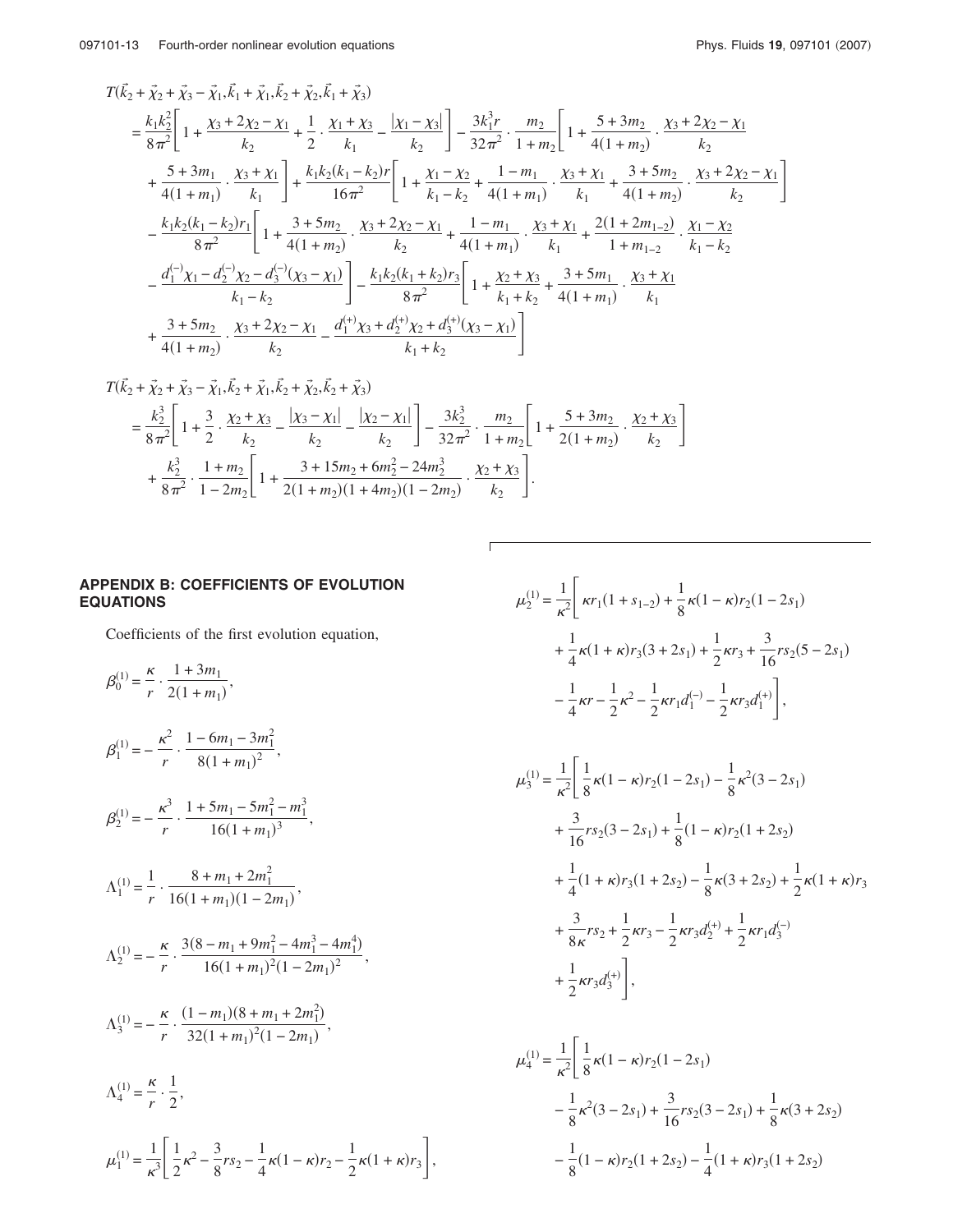$\mu_5^{(1)} = \frac{1}{2}$  $\frac{1}{2\kappa}$ .

Coefficients of the second evolution equation,

$$
\beta_0^{(2)} = \frac{1 + 3m_2}{2(1 + m_2)},
$$
  

$$
\beta_1^{(2)} = -\frac{1 - 6m_2 - 3m_2^2}{8(1 + m_2)^2},
$$

$$
\beta_2^{(2)} = -\frac{1 + 5m_2 - 5m_2^2 - m_2^3}{16(1 + m_2)^3},
$$

 $\frac{2}{8(1+m_2)^2},$ 

$$
\Lambda_1^{(2)} = \frac{8 + m_2 + 2m_2^2}{16(1 + m_2)(1 - 2m_2)},
$$

$$
\Lambda_2^{(2)} = -\frac{3(8-m_2+9m_2^2-4m_2^3-4m_2^4)}{16(1+m_2)^2(1-2m_2)^2},
$$

$$
\Lambda_3^{(2)} = -\frac{(1-m_2)(8+m_2+2m_2^2)}{32(1+m_2)^2(1-2m_2)},
$$

 $\Lambda_4^{(2)} = \frac{1}{2},$ 

$$
\mu_1^{(2)} = \frac{1}{r} \left[ \frac{1}{2} \kappa^2 - \frac{3}{8} r s_2 - \frac{1}{4} \kappa (1 - \kappa) r_2 - \frac{1}{2} \kappa (1 + \kappa) r_3 \right],
$$

$$
\mu_2^{(2)} = \frac{\kappa}{r} \Bigg[ -\kappa r_1 (1 + s_{1-2}) + \frac{1}{8} (1 - \kappa) r_2 (3 + 2s_2)
$$
  
+ 
$$
\frac{1}{4} (1 + \kappa) r_3 (3 + 2s_2) + \frac{3}{16\kappa} r_3 (5 - 2s_2) - \kappa
$$
  
+ 
$$
\frac{1}{2} \kappa r_3 + \frac{1}{4} \kappa r_3 + \frac{1}{2} \kappa r_1 d_2^{(-)} - \frac{1}{2} \kappa r_3 d_2^{(+)} \Bigg],
$$

$$
\mu_3^{(2)} = \frac{\kappa}{r} \left[ \frac{1}{4} (1 - \kappa) r_2 + \frac{1}{2} (1 + 2\kappa) r_3 - \frac{1}{8} \kappa^2 (1 + 2s_1) + \frac{1}{4} \kappa (1 + \kappa) r_3 (1 + 2s_1) + \frac{3rs_2}{8} - \frac{1}{8} \kappa (5 - 2s_2) + \frac{3}{16\kappa} r s_2 (3 - 2s_2) - \frac{1}{2} \kappa r_3 d_1^{(+)} + \frac{1}{2} \kappa r_1 d_3^{(-)} - \frac{1}{2} \kappa r_3 d_3^{(+)} \right],
$$

$$
\mu_4^{(2)} = \frac{\kappa}{r} \left[ \frac{1}{4} (1 - \kappa) r_2 + \frac{1}{2} (1 + \kappa) r_3 - \frac{1}{8} \kappa (5 - 2s_2) + \frac{3}{16 \kappa} r s_2 (3 - 2s_2) + \frac{1}{8} \kappa^2 (1 + 2s_1) - \frac{1}{4} \kappa (1 + \kappa) r_3 (1 + 2s_1) - \kappa r_1 (1 + s_{1-2}) - \frac{3}{8} r s_2 + \frac{1}{4} \kappa r + \frac{1}{2} \kappa r_1 d_1^{(-)} + \frac{1}{2} \kappa r_1 d_3^{(-)} - \frac{1}{2} \kappa r_3 d_3^{(+)} \right],
$$
  

$$
\mu_5^{(2)} = \frac{\kappa^2}{2r}.
$$

# APPENDIX C: CALCULATION OF  $\mu_1^{(1)}$  BY THE **MULTIPLE-SCALE METHOD**

## **1. Basic equations**

$$
\frac{\partial^2 \phi}{\partial x^2} + \frac{\partial^2 \phi}{\partial z^2} = 0 \quad \text{for } -\infty < z < \zeta,\tag{C1}
$$

$$
\frac{\partial \phi}{\partial z} - \frac{\partial \zeta}{\partial t} = \frac{\partial \phi}{\partial x} \cdot \frac{\partial \zeta}{\partial x} \quad \text{at } z = \zeta,
$$
 (C2)

$$
\frac{\partial \zeta}{\partial t} + g \zeta = -\frac{1}{2} (\nabla \phi)^2 + \nu \left[ \frac{\partial^2 \zeta}{\partial x^2} \right] / \left[ 1 + \left( \frac{\partial \zeta}{\partial x} \right)^2 \right]^{3/2}
$$
\nat  $z = \zeta$ , (C3)

$$
\frac{\partial \phi}{\partial z} \to 0 \quad \text{as } z \to -\infty \,. \tag{C4}
$$

Here  $x$  and  $y$  are horizontal coordinates, and  $z$  is a vertical coordinate that is taken positive vertically upwards; *z*=0 is the undisturbed surface of water and  $z = \zeta(x, t)$  represents wavy water surface elevation.  $\phi = \phi(x, z, t)$  is the velocity potential.

# 2. Calculation for determination of  $\mu_1^{(1)}$

Following a standard procedure, we introduce the slow space-time variables,

$$
x_1 = \epsilon x, \quad t_1 = \epsilon t,
$$
\n(C5)

where  $\epsilon$  is a small parameter measuring the weakness of wave steepness. We expand  $\phi$  and  $\zeta$  in the form

$$
G = G_{00} - \sum_{l=-\infty}^{\infty} \sum_{n=-\infty}^{\infty} [G_{ln} \exp i(l\psi_1 + n\psi_2) + G_{ln}^* \exp -i(l\psi_1 + n\psi_2)],
$$
 (C6)

where  $\psi_1 = k_1 x - \omega_1 t$  and  $\psi_2 = k_2 x - \omega_2 t$ . In the summation on the right-hand side of Eq.  $(C6)$ ,  $(l, n) \neq (0, 0)$ . Here *G* stands for  $\phi$  and  $\zeta$ . The Fourier coefficients  $\phi_{00}$ ,  $\phi_{ln}$ , and  $\phi_{ln}^*$  are functions of  $x_1$ , z,  $t_1$ ; and  $\zeta_{00}$ ,  $\zeta_{ln}$ , and  $\zeta_{ln}^*$  are functions of  $x_1$ and  $t_1$ ;  $\omega$  and  $k$  satisfy the linear dispersion relation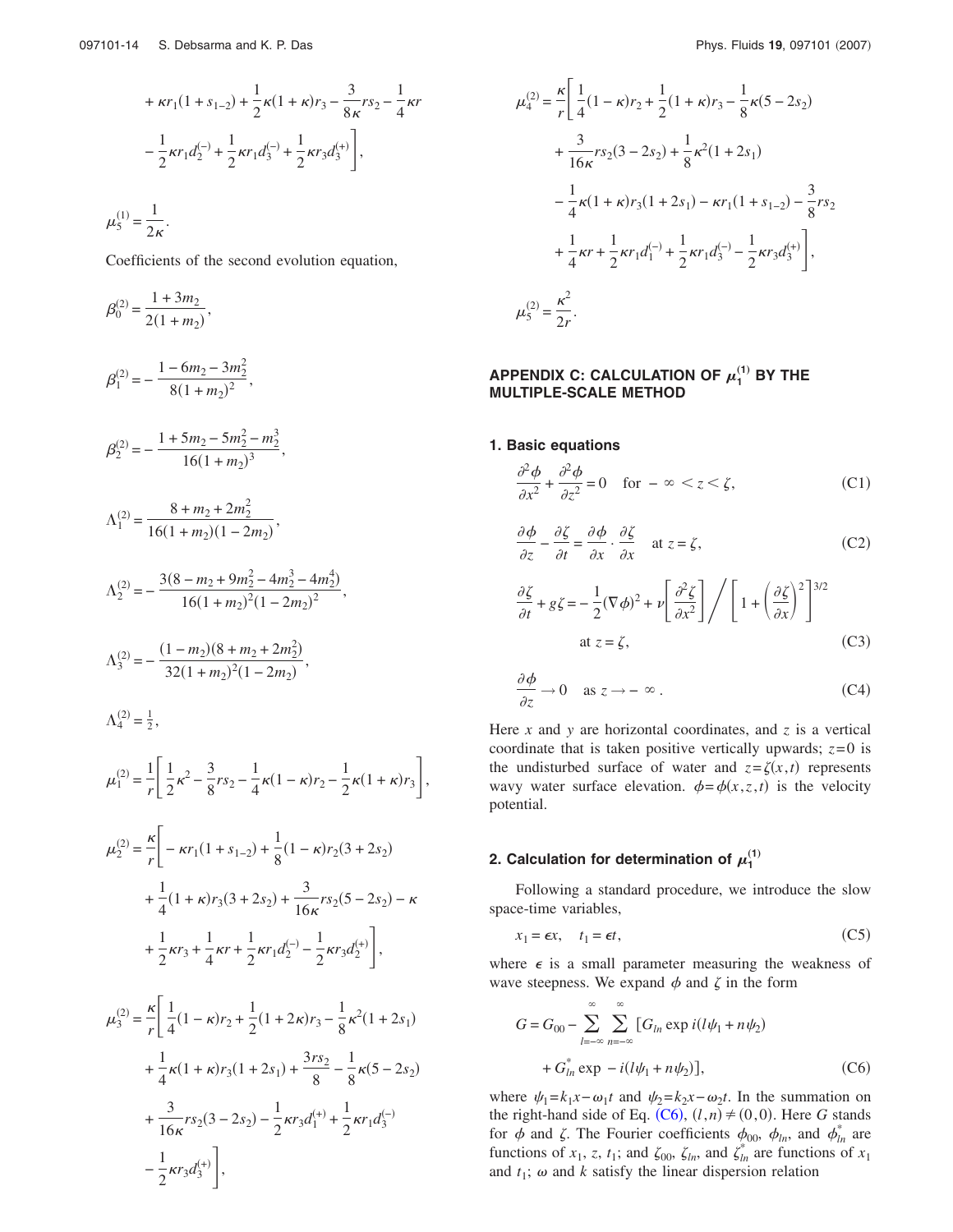$$
D(\omega, k) \equiv \omega^2 - gk - \nu k^3 = 0 \tag{C7}
$$

for capillary-gravity waves.

In order to derive evolution equations at the order  $\epsilon^4$ , we require the quantities  $G_{00}$ ,  $G_{10}$ ,  $G_{01}$ ,  $G_{20}$ ,  $G_{02}$ ,  $G_{11}$ ,  $G_{-11}$ , and *G*<sub>1−1</sub>. So we now determine these quantities as follows:

Substituting expansions  $(C6)$  in the governing equations (C1)–(C4) and then equating coefficients of  $\exp i(l\psi_1+n\psi_2)$ on both sides of each equation, we get the following:

$$
\frac{\partial^2 \phi_{ln}}{\partial z^2} = 0 \quad \text{for } -\infty < z < -\zeta,\tag{C8}
$$

$$
\left(\frac{\partial \phi_{ln}}{\partial z}\right)_0 + iW_{ln}\zeta_{ln} = a_{ln},\tag{C9}
$$

$$
-i(W_{ln}\phi_{ln})_0 + g\zeta_{ln} + \nu \triangle_{ln}^2 \zeta_{ln} = b_{ln},
$$
 (C10)

$$
\frac{\partial \phi_{ln}}{\partial z} \to 0 \quad \text{as } z \to -\infty ,
$$
 (C11)

where  $\Delta_{ln}$  and  $W_{ln}$  are the following operators:

$$
\triangle_{ln} = \left| (lk_1 + nk_2) - i\epsilon \frac{\partial}{\partial x_1} \right|, \tag{C12}
$$

$$
W_{ln} = \left\{ (l\omega_1 + n\omega_2) + i\epsilon \frac{\partial}{\partial t_1} \right\},\tag{C13}
$$

and  $\left( \ \right)$ <sub>0</sub> implies the value of the quantity inside brackets at  $z=0$ , and  $a_{ln}$  and  $b_{ln}$  are contributions from nonlinear terms. The solution for  $\phi_{ln}$  is

$$
\phi_{ln} = \exp(z\triangle_l n)A_{ln},\tag{C14}
$$

where  $A_{ln}$  are functions of  $x_1$  and  $t_1$ .

$$
\triangle_{ln} A_{ln} + iW_{ln} \zeta_{ln} = a_{ln},\tag{C15}
$$

$$
-iW_{ln}A_{ln} + g\zeta_{ln} + \nu\triangle_{ln}^2\zeta_{ln} = b_{ln},\tag{C16}
$$

$$
[W_{ln}^{2} - g\Delta_{ln} - \nu \Delta_{ln}^{3}] \zeta_{ln} = -\Delta_{ln} b_{ln} - iW_{ln} a_{ln}, \qquad (C17)
$$

$$
A_{ln} = \Delta_{ln}^{-1} (a_{ln} - iW_{ln}\zeta_{ln}).
$$
 (C18)

For  $l = 1$  and  $n = 0$ , Eq. (C17) gives the evolution equation for the first wave train.

Keeping terms up to  $O(\epsilon^2)$ , we get

$$
\zeta_{20} = -\frac{2k_1\omega_1^2}{D_{1+1}}\zeta_{10}^2,\tag{C19}
$$

$$
\zeta_{02} = -\frac{2k_2\omega_2^2}{D_{2+2}} \zeta_{01}^2,\tag{C20}
$$

$$
\zeta_{11} = \frac{2(k_1 + k_2)\omega_1\omega_2}{D_{1+2}} \zeta_{10}\zeta_{01},\tag{C21}
$$

$$
\zeta_{1-1} = \frac{2(k_1 - k_2)\omega_2(\omega_1 - \omega_2)}{D_{1-2}} \zeta_{10} \zeta_{01}^*,
$$
 (C22)

$$
\zeta_{-11} = \frac{2(k_1 - k_2)\omega_1(\omega_1 - \omega_2)}{D_{1-2}} \zeta_{10}^* \zeta_{01}
$$
 (C23)

correct to  $o(\epsilon^2)$  terms. Here  $D_{i\pm j} \equiv D(\omega_i \pm \omega_j, k_i \pm k_j)$ . Equations for  $(l,n)=(0,0)$  are

$$
\left(\frac{\partial^2}{\partial z^2} + \epsilon^2 \frac{\partial^2}{\partial x_1^2}\right) \phi_{00} = 0, \qquad (C24)
$$

$$
\left(\frac{\partial \phi_{00}}{\partial z}\right)_0 - \epsilon \frac{\partial \zeta_{00}}{\partial t_1} = a_{00},\tag{C25}
$$

$$
\epsilon \left( \frac{\partial \phi_{00}}{\partial z} \right)_0 + g \zeta_{00} - \epsilon^2 \nu \left( \frac{\partial^2}{\partial x_1^2} \right) \zeta_{00} = b_{00}, \tag{C26}
$$

$$
\frac{\partial \phi_{00}}{\partial z} \to 0 \quad \text{as } z \to -\infty \; . \tag{C27}
$$

It is found that  $a_{00}$  is of  $O(\epsilon^3)$  and  $b_{00}$  is of  $O(\epsilon^4)$ . Hence  $\zeta_{00}$ and  $\phi_{00}$  will have no contribution to the coefficient  $\zeta_{01}\zeta_{01}^* \zeta_{10}$ .

For  $l=1$  and  $n=0$ , Eq. (C17) gives the evolution equation for the first wave train as follows:

$$
[W_{10}^2 - g\Delta_{10} - \nu\Delta_{10}^3] \zeta_{10} = -\Delta_{10}b_{10} - iW_{10}a_{10}.
$$
 (C28)

We then calculate the terms in  $a_{10}$  and  $b_{10}$  that contribute to the coefficient of  $\zeta_{10}\zeta_{01}\zeta_{01}^*$  in the first evolution equation. It is found that the coefficient of  $\zeta_{01}\zeta_{01}^*\zeta_{10}$  on the right-hand side of Eq.  $(C28)$  is as follows:

$$
-2k_1k_2\omega_2^2 + 2k_1^2\omega_2^2 + 4k_1k_2\omega_1\omega_2 - 3\nu k_1^3k_2^2
$$
  
+ 
$$
\frac{4k_1(k_1 + k_2)\omega_1^2\omega_2^2}{D_{1+2}} + \frac{4k_1(k_1 - k_2)\omega_2^2(\omega_1 - \omega_2)^2}{D_{1-2}}.
$$
(C29)

Finally, introducing the dimensionless variables

$$
\zeta'_{10} = k_1 \zeta_{10}, \quad \zeta'_{01} = k_2 \zeta_{01}, \quad x' = k_2 x, \quad t' = \omega_2 t
$$
 (C30)

in Eqs. (C28) and (C29), we get the coefficient  $\mu_{1}^{(1)}$  of  $\zeta_{01}\zeta_{01}^*\zeta_{10}$ . It is found that this coefficient matches  $\mu_1^{(1)}$  as given in Appendix B.

- $1<sup>1</sup>M$ . S. Longuet-Higgins, "The instabilities of gravity waves of finite amplitude in deep water. I: Superharmonics," Proc. R. Soc. London, Ser. A 360, 471 (1978).
- <sup>2</sup>M. S. Longuet-Higgins, "The instabilities of gravity waves of finite amplitude in deep water II. Subharmonics," Proc. R. Soc. London, Ser. A 360, 489 (1978).
- $3K$ . B. Dysthe, "Note on a modification to the nonlinear Schrödinger equation for application to deep water waves," Proc. R. Soc. London, Ser. A 369, 105 (1979).
- <sup>4</sup>T. B. Benjamin and J. E. Feir, "The disintegration of wave trains on deep water. Part I: Theory," J. Fluid Mech. 27, 417 (1967).
- <sup>5</sup>P. A. E. M. Janssen, "On a fourth-order envelope equation for deep-water waves," J. Fluid Mech. 126, 1 (1983).
- <sup>6</sup>M. Stiassnie, "Note on the modified nonlinear Schrödinger equation for deep water waves," Wave Motion 6, 431 (1984).
- <sup>7</sup>S. J. Hogan, "The fourth-order evolution equation for deep water gravitycapillarity waves," Proc. R. Soc. London, Ser. A 402, 359 (1985).
- <sup>8</sup>A. K. Dhar, and K. P. Das, "Fourth-order nonlinear evolution equation for two Stokes wave trains in deep water," Phys. Fluids A 3, 3021 (1991).
- <sup>9</sup>A. K. Dhar, and K. P. Das, "Effect of capillarity on fourth-order nonlinear evolution equations for two Stokes wave trains in deep water," J. Indian Inst. Sci. 73, 579 (1993).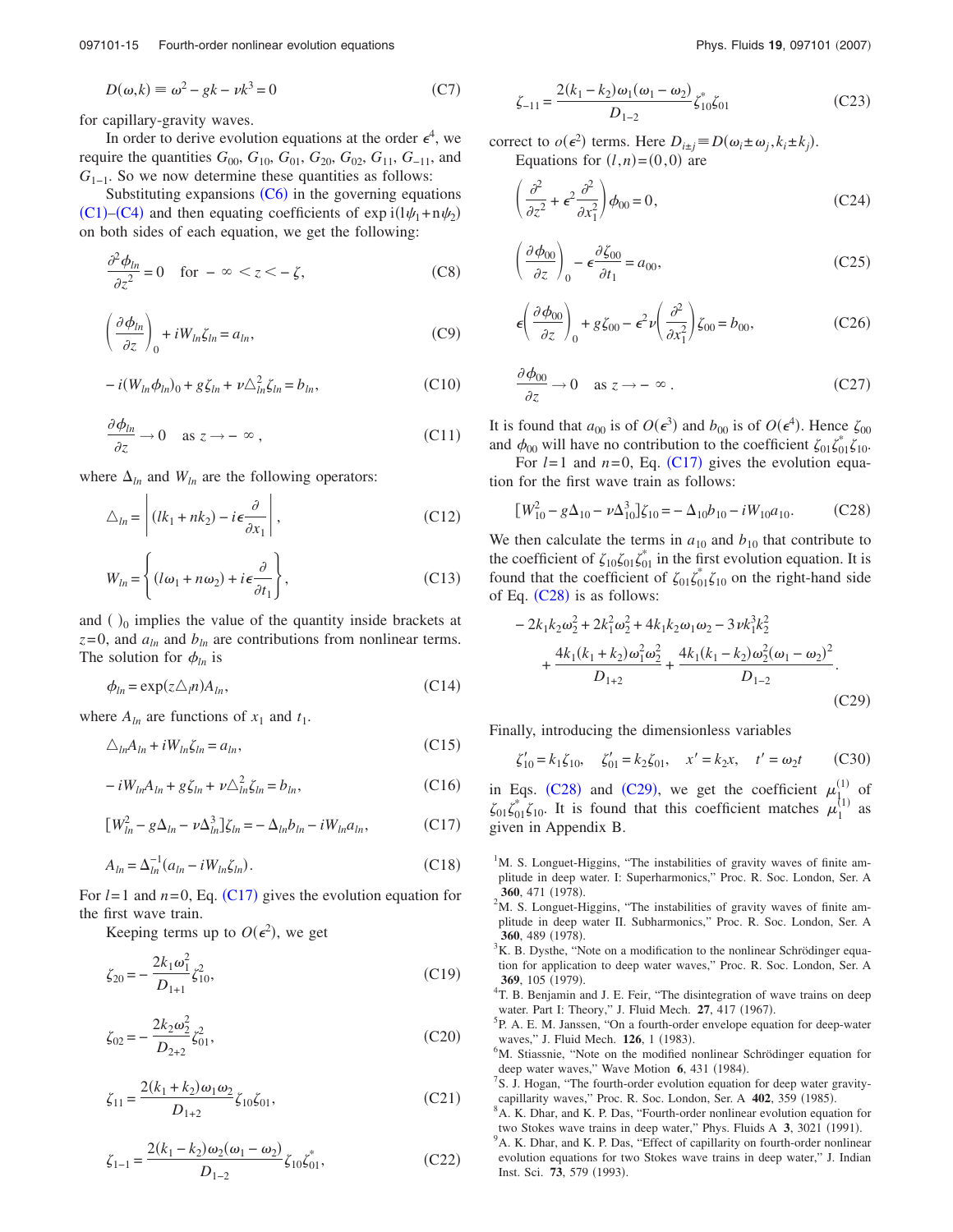- $10$ G. J. Roskes, "Nonlinear multiphase deep-water wavetrains," Phys. Fluids 19, 1253 (1976).
- $11R$ . D. Pierce and E. Knobloch, "On the modulational stability of traveling and standing water waves," Phys. Fluids 6, 1177 (1994).
- <sup>12</sup>S. Debsarma and K. P. Das, "Fourth order nonlinear evolution equations for counter-propagating capillary-gravity wave packets on the surface of water of infinite depth," Phys. Fluids 14, 504206 (2002).
- <sup>13</sup>S. J. Hogan, I. Gruman, and M. Stiassnie, "On the changes in phase speed of one train of water waves in the presence of another," J. Fluid Mech. 192, 97 (1988).
- <sup>14</sup>M. S. Longuet-Higgins and O. M. Phillips, "Phase velocity effects in tertiary wave interactions," J. Fluid Mech. 12, 333 (1962).
- <sup>15</sup>M. Onorato, A. R. Osborne, and M. Serio, "Modulational in stability in

crossing sea states: A possible mechanism for the formation of Freak waves," Phys. Rev. Lett. 96, 014503 (2006).

- <sup>16</sup>V. E. Zakharov, "Stability of periodic waves of finite amplitude on the surface of a deep fluid," J. Appl. Mech. Tech. Phys. 2, 190 (1968).
- <sup>17</sup>D. R. Crawford, B. M. Lake, P. G. Saffman, and H. C. Yuen, "Stability of weakly nonlinear deep-water waves in two and three dimensions," J. Fluid Mech. 105, 177 (1981).
- <sup>18</sup>V. P. Krasitskii, "On reduced equations in the Hamiltonian theory of weakly nonlinear surface waves," J. Fluid Mech. 272, 1 (1994).
- <sup>19</sup>S. Debsarma and K. P. Das, "Fourth order nonlinear evolution equations for gravity-capillary waves in the presence of a thin thermocline in deep water," ANZIAM J. 43, 513 (2002).